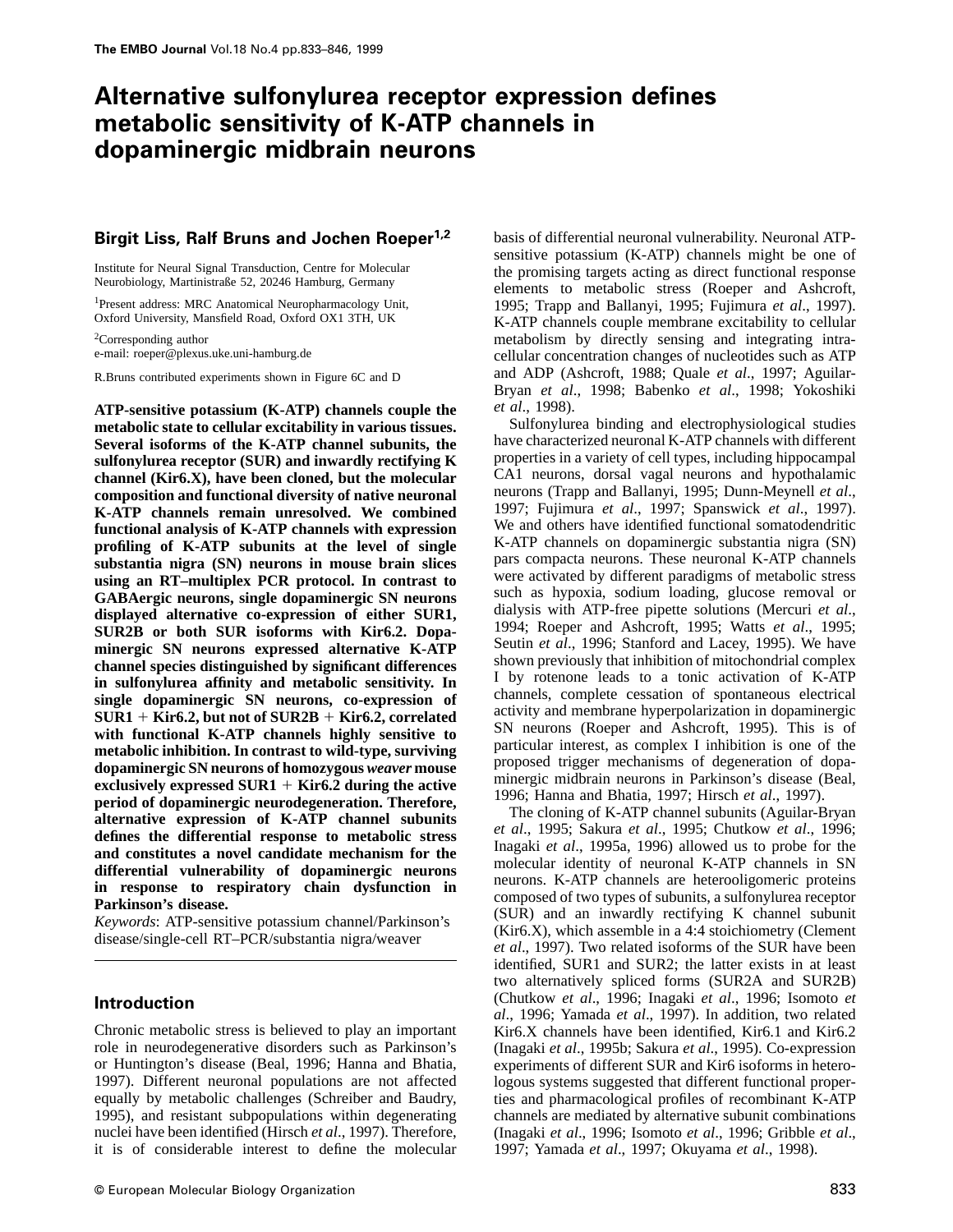The aim of this study was to identify the molecular composition and functional diversity of native K-ATP channels in midbrain neurons at the level of single cells. In addition to wild-type neurons, we also analysed K-ATP channel expression profiles of dopaminergic SN neurons in the *weaver* mouse, a genetic model of selective degeneration of a subpopulation of dopaminergic SN neurons induced by a pore mutation in a G-protein-activated inwardly rectifiying K channel (Girk2; Graybiel *et al*., 1990; Bayer *et al*., 1995; Patil *et al*., 1995). We combined electrophysiological analysis with single-cell RT–multiplex PCR (RT–mPCR) protocols (Jonas *et al*., 1994; Monyer and Lambolez, 1995; Audinat *et al*., 1996; O'Dowd and Smith, 1996; Surmeier *et al*., 1996; Cauli *et al*., 1997). In contrast to γ-aminobutyric acid (GABA)ergic SN neurons, single wild-type dopaminergic SN neurons displayed alternative expression profiles of K-ATP channel subunits (SUR1 + Kir6.2 and SUR2B + Kir6.2) and functional K-ATP channels with different pharmacological and metabolic properties. The co-expression of  $SUR1 +$ Kir6.2, but not of SUR2B  $+$  Kir6.2, was correlated with functional K-ATP channels highly sensitive to complex I inhibition. In addition, surviving dopaminergic SN neurons in homozygous *weaver* mice exclusively expressed SUR1  $+$  Kir6.2.

# **Results**

## **RT–multiplex PCR**

An RT–mPCR protocol (Cauli *et al*., 1997) was designed simultaneously to detect, at the single-cell level, the mRNAs of the K-ATP channel subunits SUR1, SUR2, Kir6.2 and Kir6.1, as well as the mRNAs for the Girk2 subunit of the G-protein-activated inwardly rectifying K channel (Lesage *et al*., 1994), and the marker genes tyrosine hydroxylase (TH) (Iwata *et al*., 1992), glutamate decarboxylase (GAD67) (Szabo´ *et al*., 1996) and glial fibrillary acidic protein (GFAP) (Brenner, 1994). The expression profiles of the marker genes were used to classify analysed SN cells as dopaminergic  $(TH^+)$  and GABAergic  $(GAD67<sup>+</sup>)$  neurons, and to exclude astroglial cells (GFAP<sup>+</sup>). Girk2, which is known to be expressed in dopaminergic SN neurons, was included to control the ability to detect low abundance ion channel transcripts in single neurons. For this technique, two rounds of PCR amplification, an initial mPCR and a subsequent nested PCR, were used after reverse transcription. The sensitivity of the protocol was optimized using highly diluted midbrain cDNA to allow reliable simultaneous amplification of all eight transcripts from estimated subfemptomolar transcript concentrations, which is likely to be in the range found in single cells. Figure 1A shows that the eight specific mRNAs were detected, each generating a PCR fragment of the size predicted by its mRNA sequence. The identities of all PCR fragments were verified by subcloning and sequencing or, alternatively, by direct sequencing. Alternative primer pairs were used to differentiate between the two SUR2 isoforms, SUR2A and SUR2B. In contrast to heart, where both splice variants SUR2A and SUR2B were expressed, only SUR2B is present in ventral midbrain (Figure 1B). Similar results were obtained from single-cell RT–mPCR experiments (see below), indicating that the SUR2A subunit which is believed to



**Fig. 1.** Sensitivity and specificity of the single-cell multiplex PCR protocol. (**A**) The eight products of nested-PCRs were resolved in separate lanes by agarose gel electrophoresis in parallel with a 100 bp ladder as molecular weight marker and stained with ethidium bromide. Approximately 500 pg of mouse midbrain cDNA was subjected to the mPCR protocol. All four K-ATP channel subunits and the four marker transcripts are expressed in mouse midbrain. The amplified fragments had the size (bp) predicted by the mRNA sequences, and all fragments were verified by sequencing: SUR2 (215), Kir6.2 (298), TH (377), SUR1 (401), Kir6.1 (448), GFAP (517), Girk2 (595) and GAD67 (702). (**B**) Photograph of an ethidium bromide-stained gel with RT–PCR amplicons separated by electrophoresis. PCR fragments were generated with subtype-specific primers for the SUR2 splice variants SUR2A and SUR2B. Note that both SUR2 splice variants were expressed in mouse heart, SUR2A (513 bp) and SUR2B (337 pb), whereas only SUR2B was expressed in ventral midbrain. (**C**) Agarose gel analysis of a single-cell genomic control. Without reverse transcriptase in the reaction, no PCR signal was detected in this and nine other tested neurons.

be one of the components of the cardiac K-ATP channel (Inagaki *et al*., 1996) is not expressed in SN neurons.

The established single-cell RT–mPCR protocol was then used to analyse the K-ATP channel subunit expression profiles in identified SN neurons. Three different neuronal populations were analysed. Our main interest was focused on the dopaminergic neurons located predominantly in the SN pars compacta (SNpc) (Condé, 1992). For comparison, we also studied a population of small interneurons from the SNpc (Lacey *et al*., 1989) and GABAergic projection neurons in the SN pars reticulata (SNpr) (Condé, 1992). Recent electrophysiological studies have suggested that two of these neuronal populations, the dopaminergic SNpc (Conde´, 1992; Roeper and Ashcroft, 1995; Watts *et al*., 1995; Seutin *et al*., 1996; Stanford and Lacey, 1995) and the GABAergic SNpr neurons (Schwanstecher and Panten, 1993; Stanford and Lacey, 1996), possess functional K-ATP channels, whereas the presence of K-ATP channels in SNpc interneurons has not yet been investigated. The different neuronal populations could be identified easily in acute coronal midbrain slices by their morphology and localization within the SN subnuclei. After electrophysiological characterization in the whole-cell patch-clamp mode, the cytoplasm of the cells was harvested carefully under visual control and stable seal conditions for singlecell RT–mPCR. In most cases, the nucleus was also harvested, and the patch pipette repositioned a few times to maximize the cellular yield. To rule out the possibility of genomic contamination by DNA of the single nucleus acting as a potential template for PCR amplification, we performed control single-cell mPCR amplifications without prior reverse transcription, obtaining no detectable PCR products  $(n = 10;$  Figure 1C). Also, we harvested the cellular contents carefully excluding the nucleus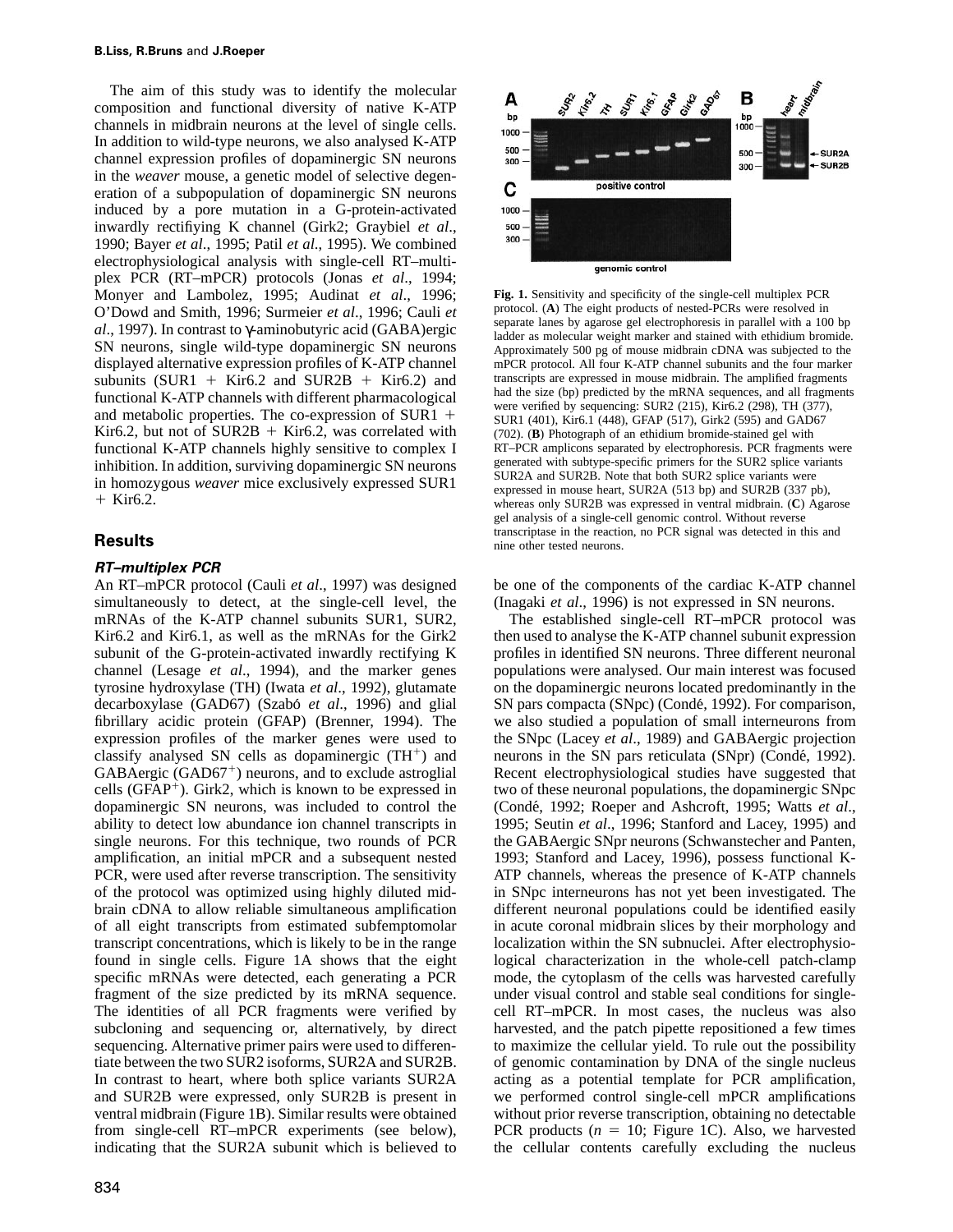

**Fig. 2.** Electrophysiological properties of substantia nigra neurons with defined molecular phenotypes by single-cell RT–mPCR. (A) Electrophysiological properties of dopaminergic (TH<sup>+</sup>, GAD67<sup>-</sup>) SNpc neurons. Current-clamp recordings (left) show spontaneous low frequency pacemaker activity and *I*h-mediated response to injection of 100 pA hyperpolarizing current (insert). Voltage-clamp recordings (right) show membrane current responses to 200 ms depolarizing pulses from a holding potential of –80 mV in 10 mV increments to –10 mV. Note the prominent subtreshold A-type current. The insert shows the current response to a depolarization to –30 mV. (**B**) Electrophysiological properties of GABAergic (TH<sup>-</sup>, GAD67<sup>+</sup>) SNpc neurons. Current-clamp recordings (left, protocol as in A) shows spontaneous high frequency activity and lack of  $I_h$ -mediated sag-response to hyperpolarizing current (insert). Voltage-clamp recordings (right, protocol as in A) show membrane current responses. Note the complete absence of fast inactivating A-type currents. (C) Electrophysiological properties of GABAergic (TH<sup>-</sup>, GAD67<sup>+</sup>) SNpr neurons. Current-clamp recordings (left, protocol as in A) show high frequency discharge and only a weak sag-response to hyperpolarizing current (insert). Voltage-clamp recordings (right, protocol as in A) show membrane current responses. Note the absence of a prominent subthreshold A-type current.

 $(n = 5)$ . After reverse transcription and PCR, we could detect all the cDNAs routinely detected in cells which were harvested, including the nucleus. These control experiments clearly indicate that under our conditions, the genomic DNA of the single nucleus was not acting as a possible template for PCR amplification and that, consequently, we were studying the genuine mRNA expression profiles of single SN neurons.

#### **Electrophysiological properties of substantia nigra neurons with <sup>a</sup> defined marker expression profile**

As expected, the large (30–80 pF) neurons located in the SNpc demonstrated TH, but not GAD67 nor GFAP expression  $(n = 77)$ , indicating their dopaminergic phenotype. At the single-cell level, the  $TH<sup>+</sup>$  expression profile was correlated consistently with the well-characterized electrophysiological phenotype of dopaminergic SN neurons (Grace and Onn, 1989; Lacey *et al*., 1989; Richards *et al*., 1997) (Figure 2A), i.e. low-frequency pacemaker activity (1.8  $\pm$  0.1 Hz, *n* = 70), broad action potentials  $(8.0 \pm 0.5 \text{ ms}, n = 40)$ , with depolarized thresholds  $(-36.3 \pm 0.8 \text{ mV}, n = 40)$  and the presence of a strong  $I_{h}$ dependent sag-current component. In addition, our voltageclamp analysis of SN neurons showed that a dominant A-type current was found in all cases in  $TH^+$  SN neurons  $(n = 77)$ , but was not observed in TH<sup>-</sup>, GAD67<sup>+</sup>, i.e. GABAergic SN neurons  $(n = 22)$ . The small interneurons of the SNpc (10–25 pF) showed a marker expression profile (TH<sup>-</sup>, GAD67<sup>+</sup>, GFAP<sup>-</sup>;  $n = 11$ ) indicating their previously only presumed GABAergic phenotype (Lacey *et al*., 1989; Johnson and North, 1992). These neurons were either electrically silent or displayed spontaneous discharge with higher frequencies compared with  $TH^+$ SNpc neurons  $(8.8 \pm 0.6 \text{ Hz}, n = 10; \text{ Figure } 2B)$ . In voltage-clamp experiments, they possessed no fastinactivating outward component in the subthreshold range and showed slowly activating outward currents at higher membrane potentials (Figure 2B). The medium sized (20– 40 pF) neurons of the SNpr possessed a marker expression profile (TH<sup>-</sup>, GAD67<sup>+</sup>, GFAP<sup>-</sup>;  $n = 11$ ) identifying them as GABAergic. In accordance with previous reports (Richards *et al*., 1997), these SNpr neurons showed either high frequency discharge (11.4  $\pm$  0.7 Hz, *n* = 10) or were electrically silent (Figure 2C). In voltage-clamp, these neurons also lacked a subthreshold A-type current but showed a small, fast-inactivating outward current component at more depolarized potentials (Figure 2C). Girk2 transcripts, which code for one subunit of the G-protein-activated Kir channels, were detected in all dopaminergic  $(n = 77)$  and GABAergic SNpc neurons  $(n = 11)$ , but only in seven of 11 GABAergic SNpr neurons.

# **Expression of K-ATP channel subunits in single GABAergic SN neurons**

Electrophysiological studies reported the presence of functional K-ATP channels on SNpr neurons of unknown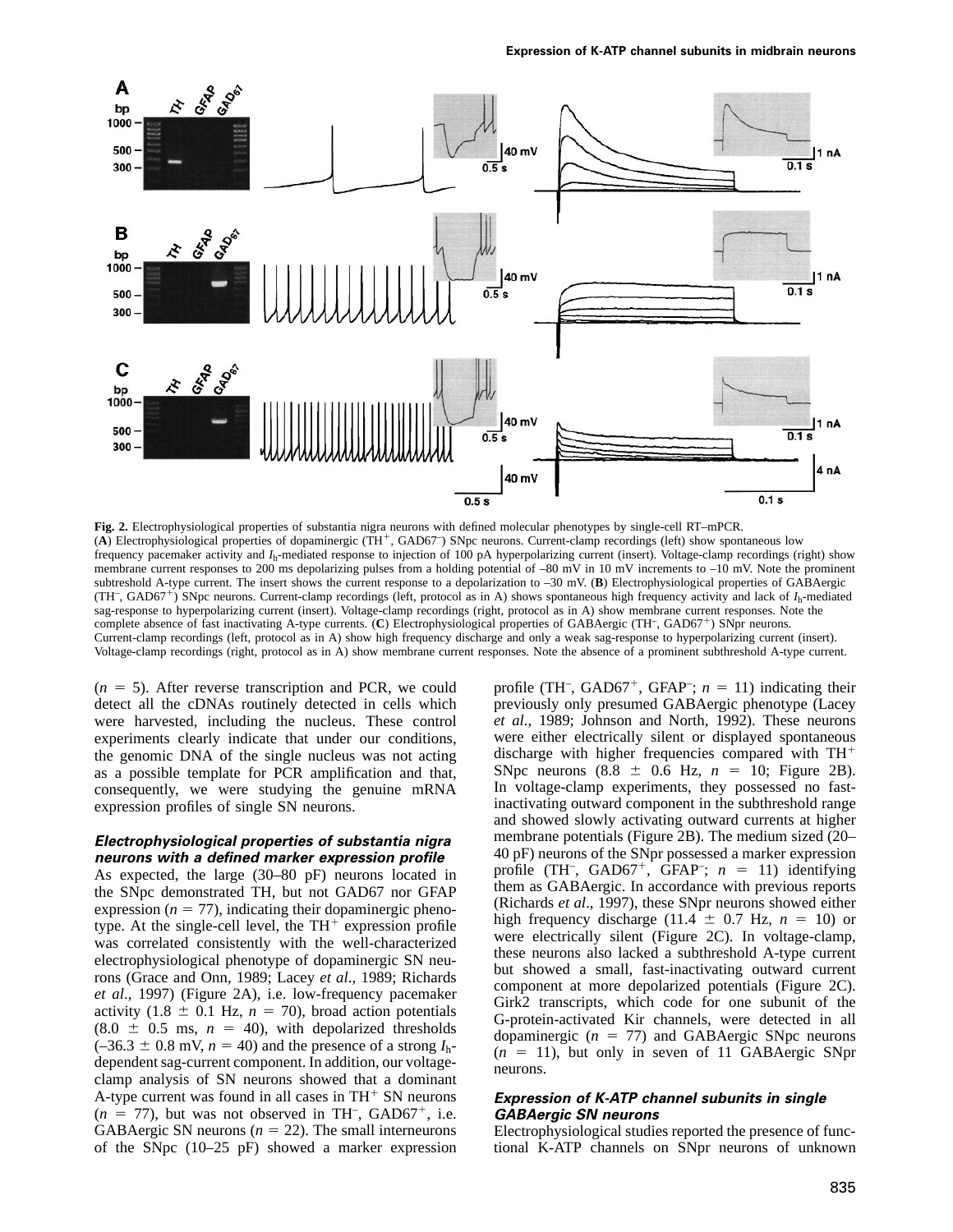

**Fig. 3.** Homogeneous expression profiles of K-ATP channel subunits in two populations of GABAergic SN neurons revealed by single-cell RT–mPCR. (**A**) IR-DIC videomicroscopy of SNpc neurons in a midbrain slice. Note the large dopaminergic neuron (central) and the smaller GABAergic interneuron (arrow). (**B**) mPCR expression profiling of single GABAergic (TH<sup>-</sup>, GAD67<sup>+</sup>) SNpc neurons. Two PCR products were detected with agarose gel analysis, corresponding to Girk2 (595 bp) and GAD67 (702 bp). No PCR fragments corresponding to any of the tested K-ATP channel subunits were detected in this and 10 other tested GABAergic SNpc neurons. (C) mPCR expression profiling of single GABAergic (TH<sup>-</sup>, GAD67<sup>+</sup>) SNpr neurons. Four PCR products were detected corresponding to the K-ATP channel subunits SUR1 (401 bp) and Kir6.2 (448 bp), and Girk2 and GAD67 fragments. All the 10 other GABAergic SNpr neurons tested showed the same expression profile for the KATP channel subunits.

molecular composition (Schwanstecher and Panten, 1993; Stanford and Lacey, 1996). The phenotype of these cells was not characterized further, but they were believed to be GABAergic. These K-ATP channels were reported to be activated by metabolic inhibition and the K channel opener diazoxide, and blocked by sulfonylureas. Our single-cell RT–mPCR analysis showed that phenotypically identified GABAergic (TH<sup>-</sup>, GAD67<sup>+</sup>, GFAP<sup>-</sup>) SNpr neurons presented a homogeneous pattern of K-ATP channel subunit expression  $(n = 11)$ . In all analysed GABAergic SNpr neurons, we detected the co-expression of Kir6.2 and SUR1. SUR2 and Kir6.1 were not detected in this cell type (Figure 3C). SUR1  $+$  Kir6.2 co-expression at the transcript level might, therefore, suggest that these subunits form the molecular basis of functional K-ATP channels in GABAergic SNpr neurons. No previous studies have addressed the question of the presence of K-ATP channels on small interneurons in the SNpc. We found no functional evidence that these GABAergic (TH $\overline{\phantom{a}}$ , GAD67<sup>+</sup>, GFAP–) interneurons in the SNpc possessed K-ATP channels. In accordance with this, in none of the analysed cells of this population  $(n = 11)$  could we detect the expression of K-ATP channel subunits (Figure 3B). These cells seemed, therefore, devoid of classical K-ATP channels acting as metabolic sensors. These results show that the K-ATP channel subunit expression profiles are different for two populations of GABAergic SN neurons but homogeneous within each population.

## **Alternative expression profiles of K-ATP channel subunits in dopaminergic SN neurons**

The single-cell RT–mPCR analyis of K-ATP channel subunit expression in phenotypically defined dopaminergic SN neurons  $(TH^+, GAD67, GFAP^-)$  revealed a heterogeneous expression pattern for the transcripts mediating the sulfonylurea receptors, SUR1 and SUR2. Three different expression pattern could be identified in the overall population of analysed dopaminergic SN neurons (Figure 4;  $n = 54$ ). One subpopulation showed coexpression of SUR1 with Kir6.2, which represented 39%  $(n = 21$  of 54) of the total population (Figure 4A). In a second major subpopulation of dopaminergic SN neurons  $(37\%, n = 20 \text{ of } 54)$ , we detected the co-expression of SUR2 and Kir6.2 (Figure 4B). Finally, a third population of dopaminergic SN neurons  $(24\%, n = 13 \text{ of } 54)$ demonstrated co-expression of both SUR1 and SUR2 with Kir6.2 (Figure 4C). In accordance with the midbrain RT–PCR results, the use of SUR2 isoform-specific primer pairs showed that SUR2B but not SUR2A was expressed also at the single-cell level  $(n = 5;$  Figure 4D). Kir6.1 expression was not detected in dopaminergic SN neurons. These results showed that at the level of mRNA transcripts, dopaminergic in contrast to GABAergic SN neurons displayed alternative expression profiles of K-ATP channel subunits. This raised two questions. First, do dopaminergic SN neurons in contrast to GABAergic SN neurons also display a heterogeneity at the level of functional somatodendritic K-ATP channels? Secondly, which combination(s) of K-ATP channel transcripts codes for the highly sensitive metabolic sensor in dopaminergic SN neurons and is therefore responsible for coupling metabolic stress to altered excitability?

## **Dopaminergic SN neurons express K-ATP channel subtypes with different sulfonylurea sensitivities**

Our single-cell RT–mPCR data of dopaminergic SN neurons demonstrated a heterogeneous expression profile of K-ATP channel subunits. The alternative mRNA expression pattern of SURs in dopaminergic SN neurons predicted differences in sulfonylurea sensitivity for the level of functional K-ATP channels. Heterologous studies showed that SUR1-mediated K-ATP channels possess a higher affinity for sulfonylureas like tolbutamide compared with those containing SUR2A or SUR2B (Isomoto and Kurachi, 1997; Babenko *et al*., 1998; Gribble *et al*., 1998). To study their sulfonylurea sensitivities, neuronal K-ATP channels were activated by combining pre-incubation of the slice with 100 nM of the respiratory chain complex I blocker rotenone  $(>=30 \text{ min})$  with dialysis of an ATP-free pipette solution. After 5 min of dialysis with ATP-free pipette solutions, stable current levels were obtained in all cells, although we observed differences in the washout kinetics of the K-ATP currents. Subsequently, several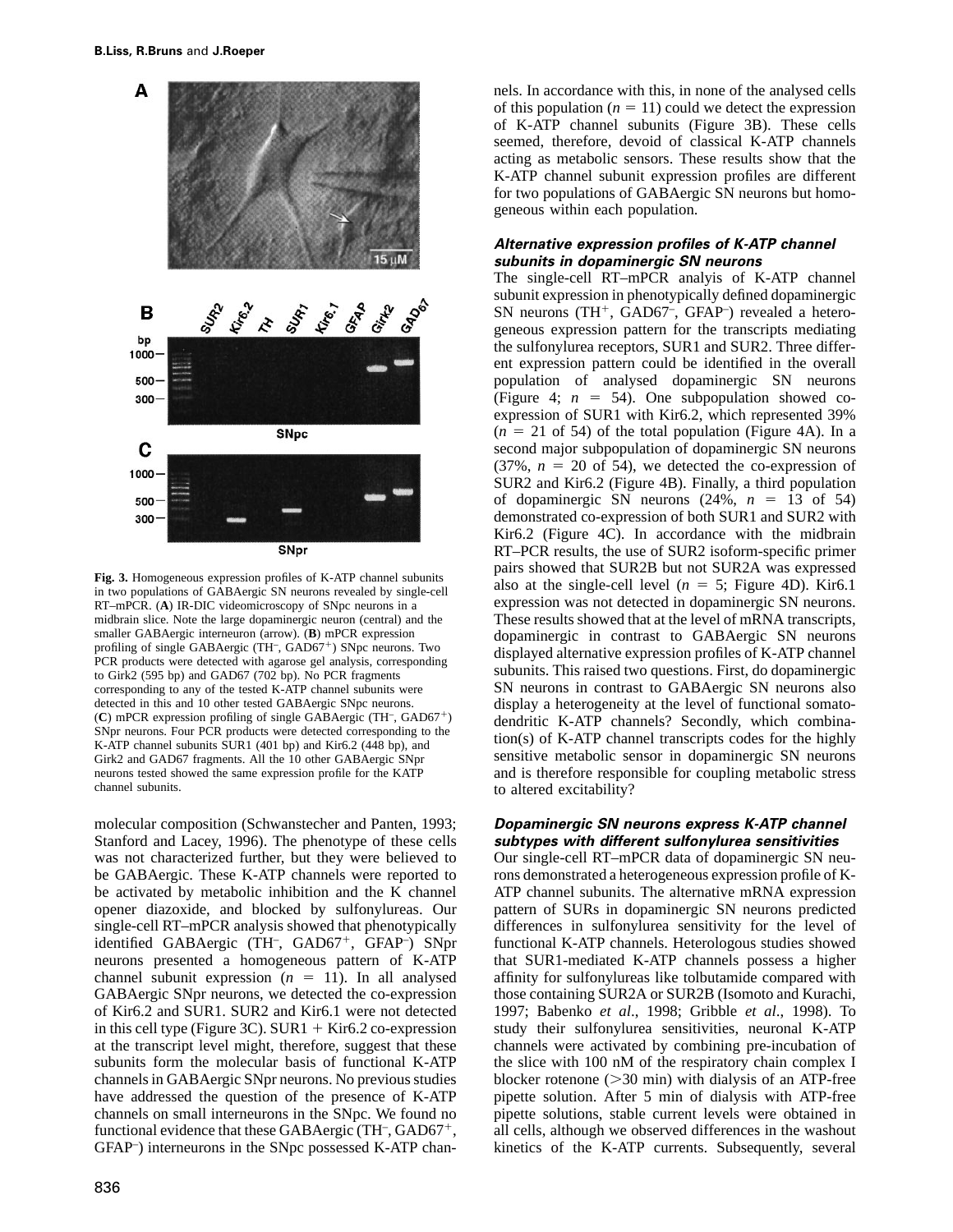

**Fig. 4.** Alternative SUR expression profiles in single dopaminergic SNpc neurons. mPCR expression profiling of single dopaminergic  $(TH^+, \text{GAD67}^-)$  SNpc neurons defined three dopaminergic subpopulations (A–C) with heterogeneous K-ATP subunit expression profiles. TH and Girk2 were expressed in a homogeneous fashion in all dopaminergic neurons. (**A**) Agarose gel analysis of a dopaminergic SNpc neuron of the first subpopulation where four PCR products were detected corresponding to the K-ATP channel subunits SUR1 (401 bp) and Kir6.2 (448 bp), and to the marker transcripts TH (377 bp) and Girk2 (595 bp); 21 of 54 tested neurons showed this expression profile. (**B**) Agarose gel analysis of a dopaminergic SNpc neuron of the second subpopulation where four PCR products were detected corresponding to the K-ATP channel subunits SUR2 (215 bp) and Kir6.2 (448 bp), and to the marker transcripts TH (377 bp) and Girk2 (595 bp); 20 of 54 tested neurons showed this expression profile. (**C**) Agarose gel analysis of a dopaminergic SNpc neuron of the third subpopulation where five PCR products were detected corresponding to the K-ATP channel subunits SUR1 (401 bp), SUR2 (215 bp) and Kir6.2 (448 bp), and to the marker transcripts TH (377 bp) and Girk2 (595 bp); 13 of 54 tested neurons showed this expression profile. (**D**) SUR2B is expressed in dopaminergic SNpc neurons as revealed by the use of SUR2 splice variant-specific primers in the single-cell RT–mPCR. Note that in this and four other dopaminergic neurons, only SUR2B (337 bp) but not SUR2A were detected (compare with Figure 1B).

concentrations (0.1  $\mu$ M–1 mM) of the sulfonylurea tolbutamide were tested by local application via a buffer pipette. Consistent with their homogeneous  $SUR1 + Ki r6.2$  mRNA expression pattern, all GABAergic SNpr neurons displayed K-ATP channels with high sulfonylurea sensitivity. As shown in Figure 5A, the concentration dependence of tolbutamide inhibition of the whole-cell K-ATP current in GABAergic SNpr neurons was described by a Hill equation with an IC<sub>50</sub> value of 8.7  $\pm$  1.7  $\mu$ M and an associated Hill coefficient of  $1.1 \pm 0.1$  ( $n = 8$ ). In contrast,



**Fig. 5.** K-ATP channels possess different tolbutamide sensitivities in dopaminergic SN neurons. (**A**) Concentration–response curve for tolbutamide inhibition of K-ATP whole-cell currents in GABAergic SNpr neurons activated by rotenone pre-incubation and dialysis with ATP-free pipette solutions. All points are means of eight separate experiments. Vertical lines indicate SEM; where no lines are apparent, the error was smaller than the symbol size. The line represents the fit of the mean data by a Hill equation with an  $IC_{50}$ of 6.3 µM and Hill coefficient of 0.95. (**B**) Concentration–response curves for tolbutamide inhibition of K-ATP whole-cell currents in dopaminergic SN neurons activated by rotenone pre-incubation and dialysis with ATP-free pipette solutions. All points are means of 6– 9 separate experiments. Vertical lines indicate SEM; where no lines are apparent, the error was smaller than the symbol size. The lines represent the fits of the mean data of three different subpopulations (DA-I, DA-II and DA-III) by Hill equations (DA-I:  $IC_{50} = 58 \mu M$ , Hill coefficient = 0.98; DA-II: IC<sub>50</sub> = 25.0  $\mu$ M, Hill coefficient = 0.95; DA-III:  $IC_{50} = 8.5 \mu M$ , Hill coefficient = 1.08). (**C**) The mean IC<sub>50</sub>s for the tolbutamide sensitivity of K-ATP whole-cell currents in GABAergic SNpr and dopaminergic SN neurons. Data were obtained by fitting Hill equations to the tolbutamide concentration–response curves determined for individual GABAergic and dopaminergic SN neurons. Error bars indicate SEM and *n* shows the number of neurons in each group. The asterisks indicate significant differences (*t*-test;  $p \le 0.0001$ ) in tolbutamide sensitivity for DA-I and DA-II compared with DA-III and GABA.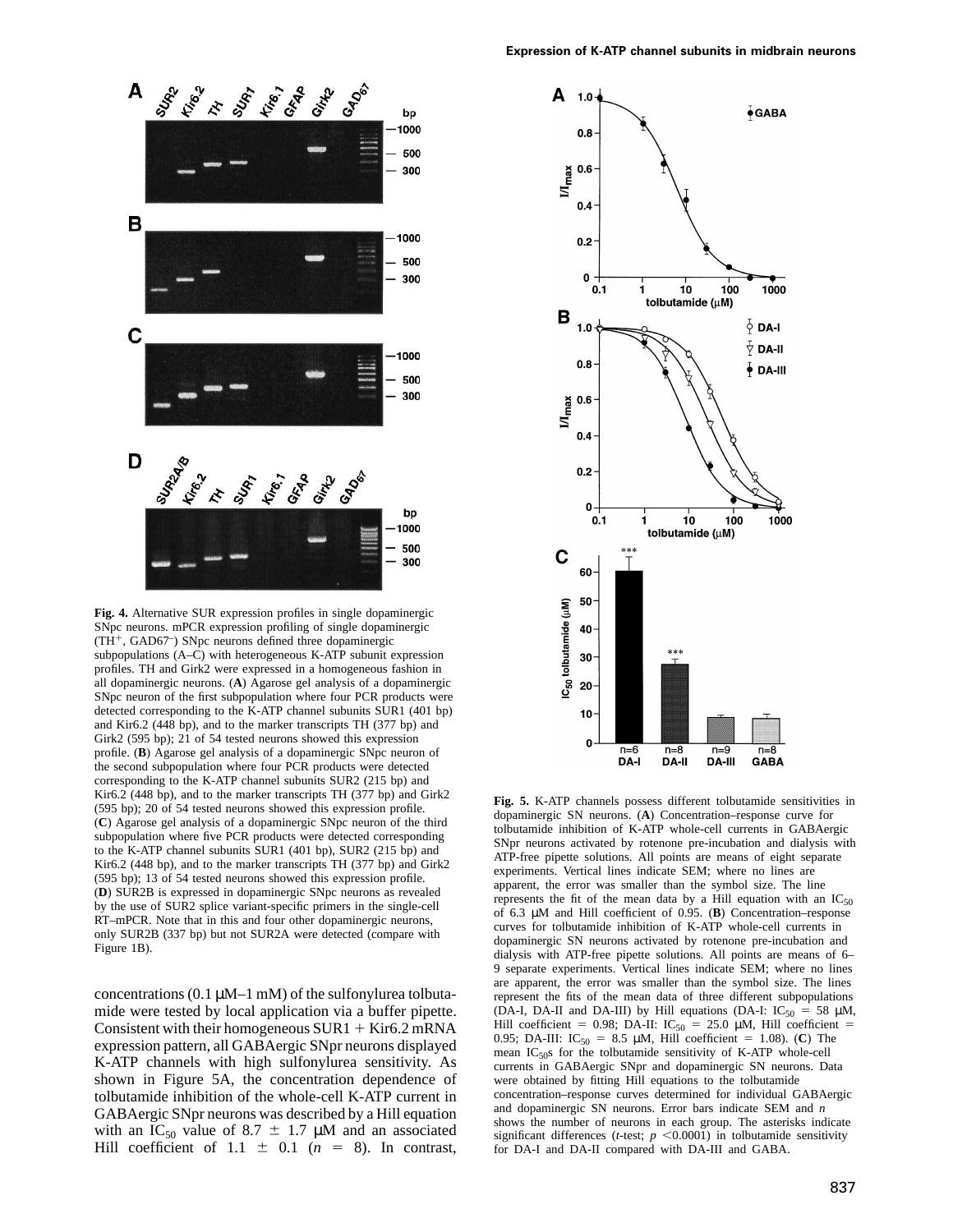dopaminergic SN neurons  $(n = 23)$  displayed different sensitivities to tolbutamide inhibition (Figure 5B). A total of 40% (nine of 23) of the cells possessed a high affinity for tolbutamide which was described by a Hill equation with an IC<sub>50</sub> value of 8.8  $\pm$  1.0 µM and a Hill coefficient of 1.2  $\pm$  0.1. K-ATP channels in a second group ( $n = 6$ ) of dopaminergic SN neurons showed a 7-fold lower sulfonylurea sensitivity ( $IC_{50} = 60.6 \pm 5.1 \mu M$ ; Hill coefficient =  $1.0 \pm 0.1$ ,  $n = 6$ ). In a third population of dopaminergic SN neurons  $(n = 8)$ , functional K-ATP channels were activated which possessed an intermediate sulfonylurea sensitivity, with an IC<sub>50</sub> of 27.9  $\pm$  1.9  $\mu$ M and a Hill coefficient of 1.1  $\pm$  0.1. For these cells, the concentration dependence of tolbutamide inhibition was not well described by the sum of two Hill equations with a high and low  $IC_{50}$  value but rather with a single Hill equation with an intermediate sulfonylurea sensitivity. The tolbutamide sensitivities of the three populations of dopaminergic SN neurons were significantly different  $(p > 0.0005)$  and those with the highest sensitivity were similar to that of the GABAergic SNpr neurons (Figure 5C). In accordance with our single-cell RT–mPCR data, these pharmacological results demonstrated that GABAergic SNpr neurons possess a homogeneous population of K-ATP channels with a high SUR1-like sulfonylurea sensitivity. In contrast, dopaminergic SN neurons functionally express multiple K-ATP channel species distinguished by different affinities for sulfonylureas.

# **K-ATP channel subtypes in dopaminergic SN neurons display large differences in metabolic sensitivities**

The results presented so far indicate that dopaminergic SN neurons express molecularly and pharmacologically distinct K-ATP channels. Our main interest was to ask whether these K-ATP channel types also possess functionally relevant differences. One of the most important differences between alternative K-ATP channel types would concern their metabolic sensitivity. Major differences in the metabolic sensitivity of K-ATP channels in dopaminergic SN neurons were apparent from two sets of experiments: either when the slices were pre-incubated with nanomolar concentrations of the complex I inhibitor rotenone or when 10 µM rotenone was applied locally to a patch-clamped neuron. In acute experiments, application of 10 µM rotenone led to activation of a K conductance which was voltage and time independent and showed little to no rectification in the subthreshold voltage range between  $-120$  and  $-40$  mV in a subpopulation of dopaminergic SN neurons. Current-clamp recordings showed that rotenone induced a mean hyperpolarization to –60.9  $\pm$  1.9 mV from resting potentials in the range of –40 to  $-45$  mV ( $n = 14$ ). The hyperpolarization was accompanied by a complete cessation of spontaneous electrical activity and was inhibited by 100 µM tolbutamide (Figure 6A). Co-application of glibenclamide (100 nM,  $n = 38$ ; Figure 6C) or tolbutamide (100  $\mu$ M,  $n = 5$ ; Figure 6B) completely blocked the induced K conductance, and the current amplitudes returned to control levels. Whereas the block by tolbutamide was readily reversible, inhibition by glibenclamide was irreversible even after prolonged periods  $(>= 40 \text{ min})$  of washout. These experiments demonstrated that complex I inhibition selectively activated

K-ATP channels with a sulfonylurea sensitivity which corresponded to the most sensitive subtype defined by the pharmacological experiments (Figure 5B). Voltage ramps showed that the K-ATP whole-cell conductances induced by complex I inhibition (2.2  $\pm$  0.2 nS, *n* = 12) reversed close to  $E_K$  (104.0  $\pm$  1.1 mV,  $n = 12$ ; Figure 6B). We also identified a subpopulation (37%,  $n = 25$  of 68) of dopaminergic SN neurons which showed no detectable change in membrane conductance during acute application of 10  $\mu$ M rotenone (Figure 6D). Application of 10  $\mu$ M rotenone to neurons which were dialysed with a pipette solution containing 2 mM ATP in the standard whole-cell configuration was not sufficient to activate the other K-ATP channel species with lower sulfonylurea sensitivities. It is likely that the standard whole-cell configuration *per se* will alter the metabolic threshold for K-ATP channel activation by washout of activating metabolites and the coupling of the cell to a virtually unlimited pool of ATP via the patch pipette.

To overcome these limitations, we investigated the threshold for K-ATP channel activation by complex I inhibition in metabolically intact cells by pre-incubation of the slice for  $>30$  min in rotenone concentrations ranging from 1 nM to 10  $\mu$ M. A 10  $\mu$ M concentration of rotenone was the upper limit because pre-incubation with higher concentrations induced a fast disintegration of the midbrain slice. After the pre-incubation period, K-ATP currents and membrane potential of dopaminergic SN neurons were analysed immediately after obtaining the standard whole-cell configuration to minimize secondary washout effects. This second type of metabolic experiment confirmed that dopaminergic SN neurons indeed possess different thresholds for K-ATP channel activation. In one group of neurons, K-ATP channel activation and membrane hyperpolarization accompanied by loss of spontaneous activity were already observed in the presence of low nanomolar concentrations of rotenone. In 100 nM rotenone, these neurons showed large K-ATP currents and membrane hyperpolarizations greater than –65 mV (Figure 7A,  $n = 8$ ). In addition, K-ATP channels were fully activated because dialysis with ATP-free pipette solutions did not enhance further the outward currents that were observed immediately after establishing the whole-cell configuration (Figure 7A). The mean rotenone concentration dependence of membrane hyperpolarization for this dopaminergic subpopulation was described by a Hill equation with an  $EC_{50}$  of 14.5 nM, a Hill coefficient of 0.78 and a maximal membrane hyperpolarization to  $-68.1$  mV (Figure 7B,  $n = 6{\text -}10$ ). The mean rotenone concentration dependence of activation of this K-ATP channel subpopulation was described by a Hill equation with an  $EC_{50}$  of 16.2 nM, a Hill coefficient of 0.94 and a maximal K-ATP conductance of 7.1 nS (Figure 7C,  $n = 6{\text -}10$ . Co-pre-incubation of the slice with 100 nM rotenone and 100 µM tolbutamide completely prevented the activation of K-ATP channels in all dopaminergic SN neurons (subthreshold slope conductance: control:  $1.5 \pm$ 0.1 nS,  $n = 12$ ; 100 nM rotenone:  $7.7 \pm 0.9$  nS,  $n = 8$ ; 100 nM rotenone + 100  $\mu$ M tolbutamide: 1.6  $\pm$  0.1 nS,  $n = 10$ ).

A second population of dopaminergic SN neurons was not affected by pre-incubation of nanomolar concentrations of rotenone, and K-ATP channels were only partially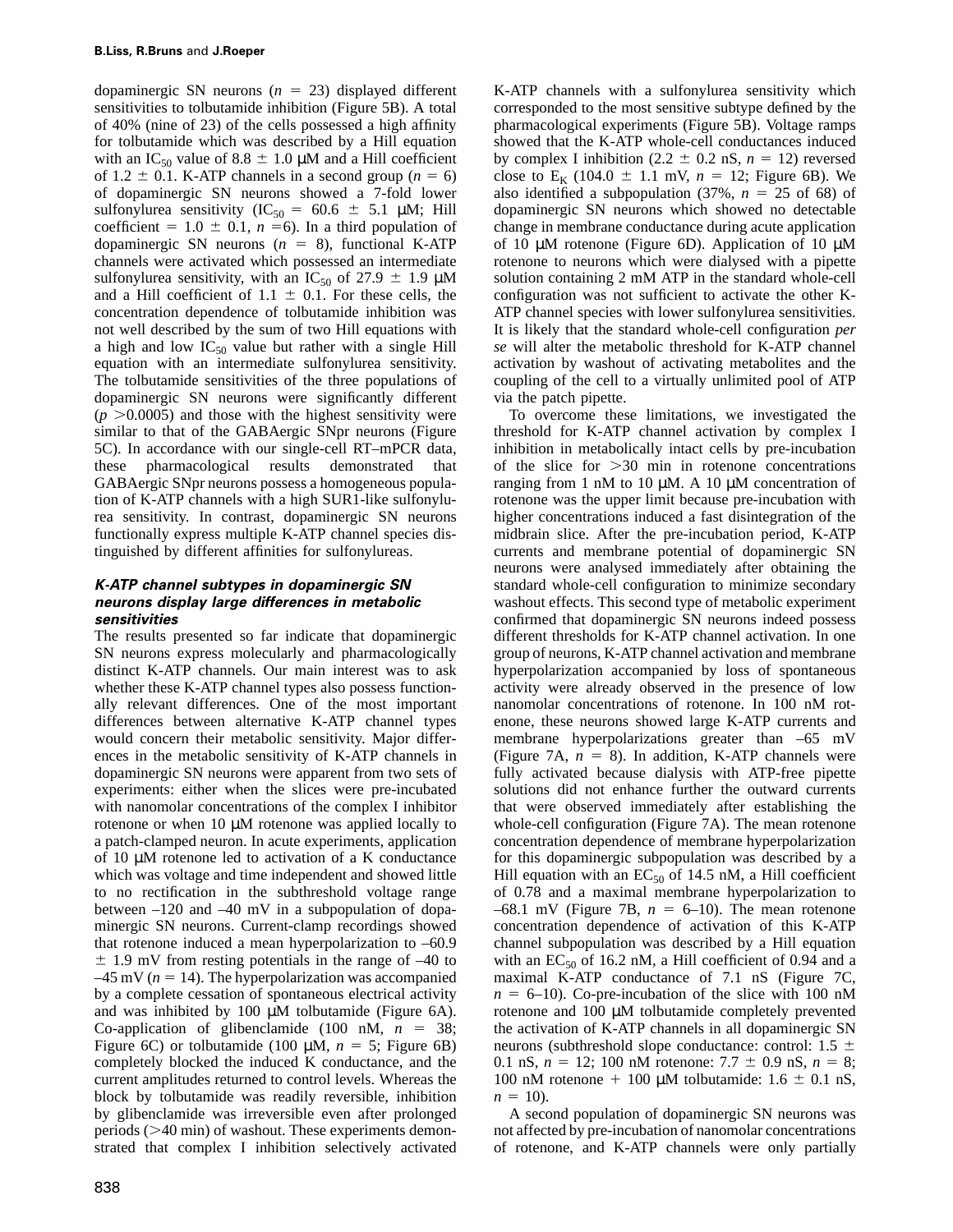![](_page_6_Figure_1.jpeg)

**Fig. 6.** Activation of K-ATP channels with high sulfonylurea affinity in a subpopulation of dopaminergic SN neurons by local application of 10 µM rotenone. (**A**) Current-clamp recording of a dopaminergic SN neuron. Application of 10 µM rotenone (indicated by the bar) led to hyperpolarization and complete cessation of spontaneous pacemaker activity which was completely reversed by the co-application of 100 µM tolbutamide. (B–D) Current responses evoked by 10 mV depolarizing voltage steps from a holding potential of –60 mV of voltage-clamped dopaminergic SNpc neurons (drug applications indicated by bars). (**B**) Application of 10  $\mu$ M rotenone activated outward K currents which were completely and reversibly blocked by co-application of 100 µM tolbutamide. (**C**) Rotenone-activated K currents were completely blocked by 100 nM glibenclamide (insert: current responses to voltage ramps from –120 to –40 mV before and during application of rotenone showed that the rotenone-evoked current reversed close to  $E_K$ ). Forty-three of 68 dopamineric SN neurons showed K-ATP currents activated by acute application of rotenone. (**D**) A subpopulation of dopaminergic SN neurons did not respond to local rotenone application. This and another 24 of 68 tested dopaminergic SNpc neurons showed no current activation by acute application of 10 µM rotenone (insert: current responses to voltage ramps from –120 to –40 mV before and during application of rotenone).

activated by rotenone concentrations of  $1-10 \mu M$ . In 100 nM rotenone, these neurons presented subthreshold slope conductances and pacemaker activity similar to those observed under metabolic control conditions (Figure 7D). K-ATP channels were closed in the presence of 100 nM rotenone and only activated by dialysis with ATP-free pipette solutions (Figure 7D). The mean rotenone concentration dependence of membrane hyperpolarization for this dopaminergic subpopulation was described by a Hill equation with an  $EC_{50}$  of 1.2  $\mu$ M, a Hill coefficient of 1 and a maximal membrane hyperpolar-

ization to  $-58.3$  mV (Figure 7E,  $n = 6{\text -}10$ ). The mean rotenone concentration dependence of K-ATP channel activation in this population was described by a Hill equation with an  $\overline{EC_{50}}$  of 3.6  $\mu$ M (Hill coefficient = 1.0, maximum K-ATP conductance  $=$  3.9 nS), corresponding to  $>$ 200-fold lower metabolic sensitivity compared with the K-ATP channels activated in the nanomolar range (Figure 7F). Co-pre-incubation of 10 µM rotenone with 100 µM tolbutamide only partially prevented the activation of K-ATP channels in this subpopulation (subthreshold slope conductance: 10  $\mu$ M rotenone: 4.5  $\pm$  0.2 nS, *n* =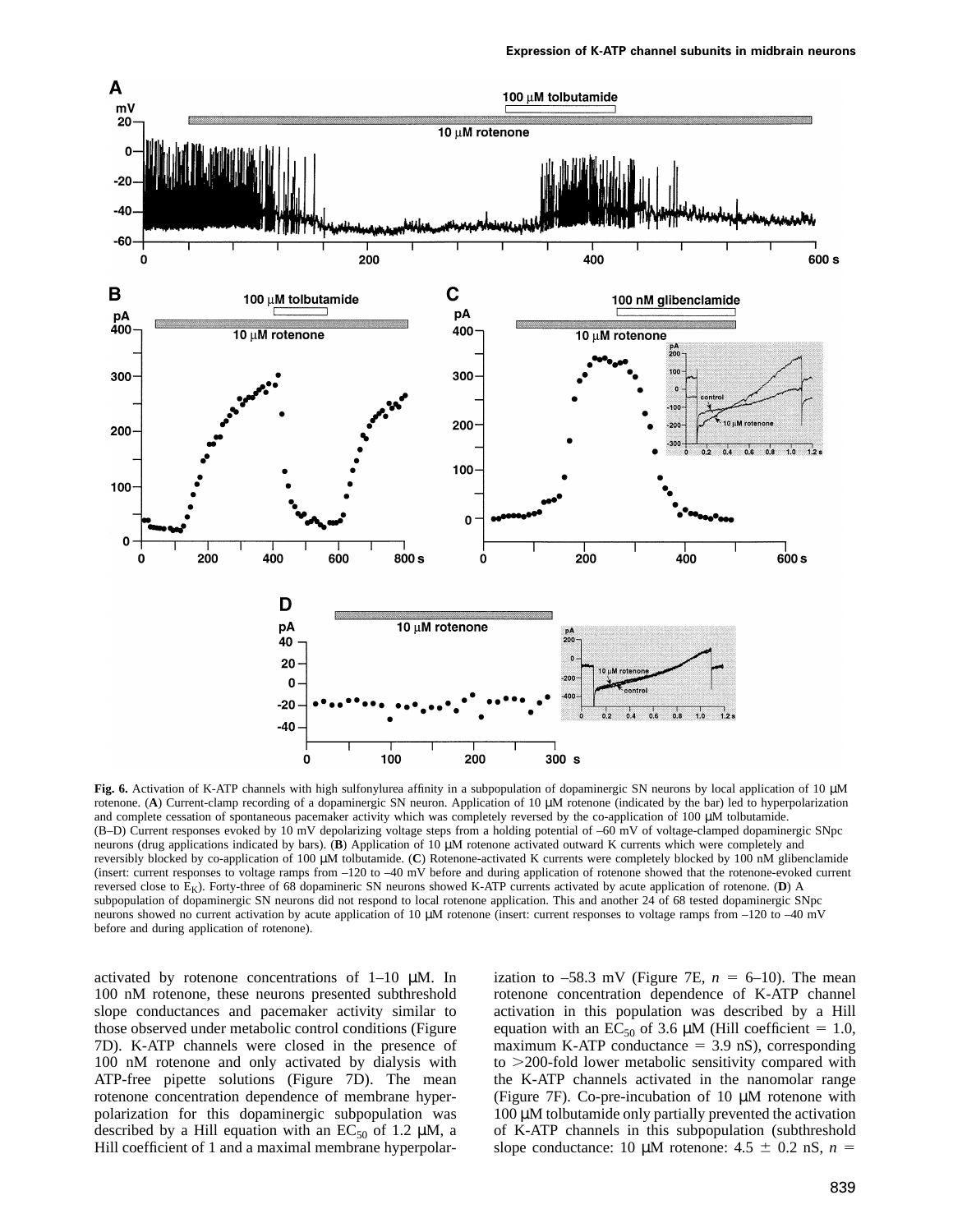![](_page_7_Figure_1.jpeg)

**Fig. 7.** Rotenone pre-incubation reveals K-ATP channels with different metabolic sensitivities in dopaminergic SN neurons. (**A**) Properties of dopaminergic SN neurons sensitive to pre-incubation with 100 nM rotenone. Membrane potential in current-clamp (left panel) and current response to a voltage ramp (–120 to –40 mV from a holding potential of –60 mV; middle panel). Recordings were performed immediately after obtaining the standard whole-cell configuration. The right panel plots the current responses evoked by 10 mV depolarizing voltage steps from a holding potential of –60 mV in a dopaminergic SN neuron dialysed with ATP-free pipette solution. Note that the K-ATP whole-cell current was activated fully immediately after establishing the whole-cell configuration, and no further ATP washout current developed with time. (**B**) Rotenone concentration dependence of membrane hyperpolarization in dopaminergic SN neurons with high metabolic sensitivity. All points are means of 6–10 separate experiments. Here, and in (C), (E) and (F), the vertical lines indicate SEM; where no lines are apparent, the error was smaller than the symbol size. The line represents the fit of the mean data by a Hill equation with an  $EC_{50}$  of 14.5 nM and Hill coefficient of 0.78. The fitted control membrane potential was –46.0 mV and the maximal rotenone-induced hyperpolarization was –68.1 mV. (**C**) Rotenone concentration dependence of K-ATP channel activation with high metabolic sensitivity in dopaminergic SN neurons. All points are means of 6–10 separate experiments. The line represents the fit of the mean data by a Hill equation with an  $EC_{50}$  of 16.2 nM and Hill coefficient of 0.94. The fitted control conductance was 1.4 nS and the maximal K-ATP conductance was 7.12 nS. (**D**) Properties of dopaminergic SN neurons insensitive to pre-incubation with 100 nM rotenone. Membrane potential in current-clamp (left panel) and current response to a voltage ramp (–120 to –40 mV from a holding potential of –60 mV; middle panel). Recordings were performed immediately after obtaining the standard whole-cell configuration. The right panel plots the current responses evoked by 10 mV depolarizing voltage steps from a holding potential of –60 mV in a dopaminergic SN neuron dialysed with ATP-free pipette solution. Note that no K-ATP whole-cell current was apparent immediately after establishing the whole-cell configuration but was activated by ATP washout. (**E**) Rotenone concentration dependence of membrane hyperpolarization in dopaminergic SN neurons with low metabolic sensitivity. All points are means of 6–10 separate experiments. The line represents the fit of the mean data by a Hill equation with an EC<sub>50</sub> of 1.2 µM, a Hill coefficient of 1 and a maximal hyperpolarization to –58.3 mV. (**F**) Rotenone concentration dependence of K-ATP channel activation with low metabolic sensitivity in dopaminergic SN neurons. All points are means of 6–10 separate experiments. The line represents the fit of the mean data by a Hill equation with an  $EC_{50}$  of 3.6  $\mu$ M and Hill coefficient of 1.0. The fitted control conductance was 1.56 nS and the maximal K-ATP conductance 3.9 nS.

8; 10  $\mu$ M rotenone + 100  $\mu$ M tolbutamide: 2.8  $\pm$  0.2 nS,  $n = 8$ ). The partial block of K-ATP channels with low metabolic sensitivity by 100 µM tolbutamide indicated that they correspond to those with low sulfonylurea affinity  $(IC_{50}$  tolbutamide = 60 µM; Figure 5B).

Like complex I inhibition, pre-incubation of the slice for  $>30$  min in iodoacetate, an inhibitor of glycolysis in concentrations ranging from 1 to 300 µM, also activated two types of K-ATP channels with high ( $EC_{50} = 17 \mu M$ , Hill coefficient = 2.5, maximum K-ATP conductance  $=$ 5.6 nS,  $n = 4-6$ ) and low (EC<sub>50</sub> = 1.2 mM, Hill coefficient = 1, maximum K-ATP conductance =  $5.5 \text{ nS}$ ,  $n = 4–6$ ) metabolic sensitivities. Again, only K-ATP channels with high affinity for iodoacetate were blocked completely by co-pre-incubation with  $100 \mu$ M tolbutamide (subthreshold slope conductance: control:  $1.4 \pm 0.1$  nS,  $n = 6$ ; 100 µM iodoacetate:  $7.2 \pm 0.6$  nS,  $n = 6$ ; 100 µM iodoacetate + 100  $\mu$ M tolbutamide: 1.5  $\pm$  0.2 nS, *n* =

840

7). In summary, these experiments clearly indicated that dopaminergic SN neurons possess at least two functionally different types of K-ATP channels with large differences in their sensitivities to metabolic inhibition  $(>=200-fold)$ for complex I inhibition;  $>70$ -fold for inhibition of glycolysis).

# **Differential sensitivity to metabolic inhibition correlates with alternative SUR mRNA expression at the level of single dopaminergic SN neurons**

To test directly the hypothesis that alternative SUR expression is correlated with differential metabolic sensitivity, we combined rotenone pre-incubation with our single-cell RT–mPCR protocol. After pre-incubation with 100 nM rotenone, membrane potentials and subthreshold conductances were analysed immediately after obtaining the whole-cell configuration. Subsequently, the cytoplasm of the cells was harvested and used for single-cell RT–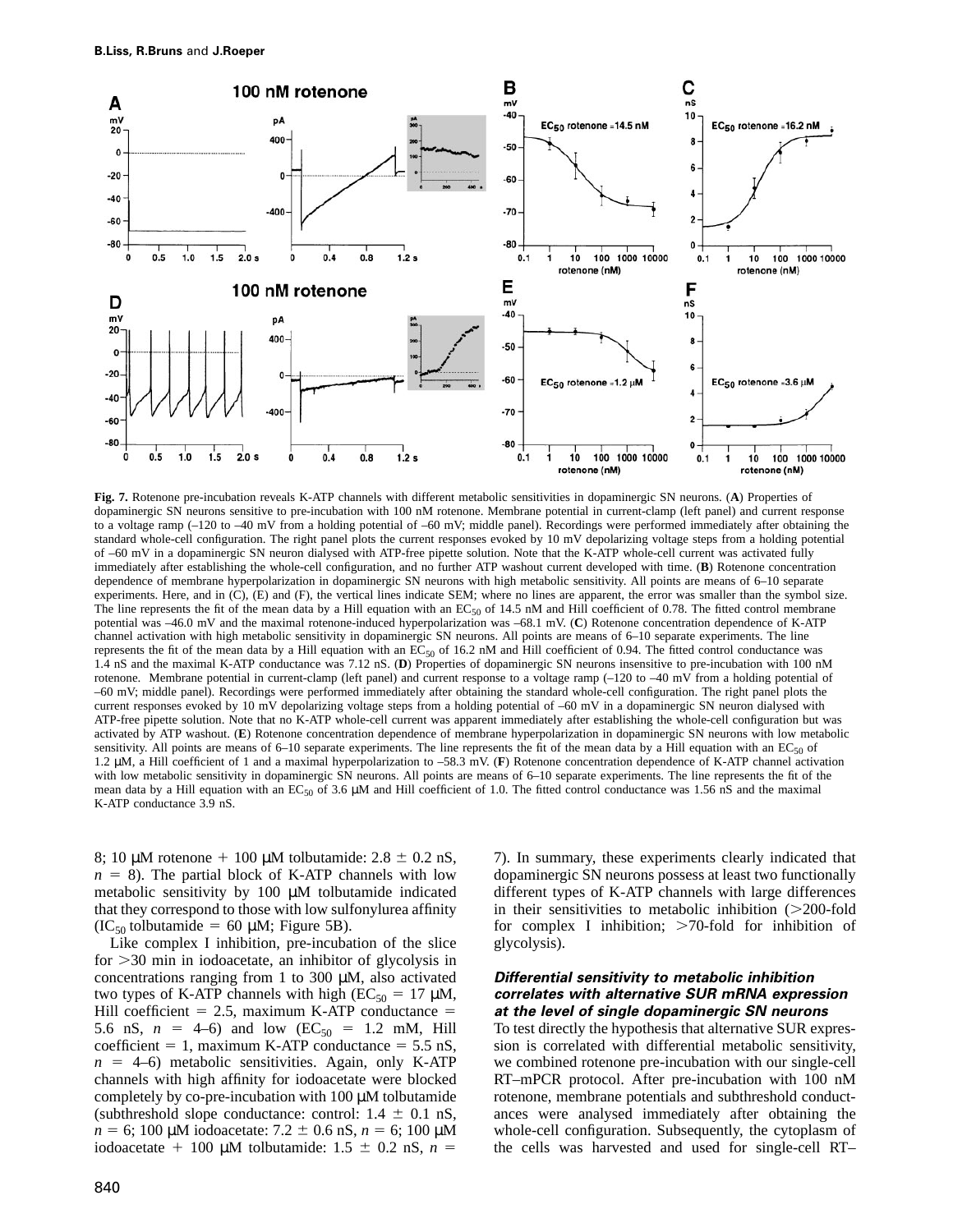![](_page_8_Figure_1.jpeg)

**Fig. 8.** Alternative SUR expression correlates with different metabolic sensitivities of K-ATP channels in single dopaminergic SN neurons. (A–C) Properties of dopaminergic SN neurons after pre-incubation with 100 nM rotenone. Membrane potentials in current-clamp (left panel) and current responses to a voltage-ramp (–120 to –40 mV from a holding potential of –60 mV; middle panel). Recordings were performed immediately after obtaining the standard whole-cell configuration. After electrophysiological characterization, the cytoplasm of cells was harvested for single-cell RT–mPCR analysis. Agarose gel analysis-displayed expression profile of K-ATP-channel subunits: (A) SUR1 (401 bp) + Kir6.2 (448 bp); (**B**) SUR2 (215 bp) + Kir6.2; and (C) SUR1 + SUR2 + Kir6.2 in combination with markers TH (377 bp) and Girk2 (595 bp). (D) Mean subthreshold conductances induced by rotenone pre-incubation (100 nM) of dopaminergic SN subpopulations defined by alternative SUR expression. Errors are given as SEM, and *n* shows the number of neurons in each group. Asterisks indicate statistically significant differences between the subgroups (*t*-test: SUR1 versus SUR2, *p* <0.0005; SUR1 versus SUR1 + SUR2, *p* <0.05; SUR1 + SUR2 versus SUR2, *p* <0.05). (**E**) Mean membrane hyperpolarization induced by rotenone pre-incubation (100 nM) of dopaminergic SN subpopulations defined by alternative SUR expression. Errors are given as SEM, and *n* shows the number of neurons in each group. Asterisks indicate statistically significant differences between the subgroups (*t*-test: SUR1 versus SUR2,  $p < 0.0005$ ; SUR1 versus SUR1 + SUR2,  $p < 0.05$ ; SUR1 + SUR2 versus SUR2,  $p < 0.05$ ).

mPCR. Dopaminergic SN neurons which showed the highest sensitivity for metabolic inhibition, evident by a large K-ATP whole-cell conductance and strong membrane hyperpolarization, expressed the K-ATP channel subunit combination SUR1 + Kir6.2 (Figure 8A). This is consistent with our finding that K-ATP channels with the highest metabolic sensitivity were also characterized by a high affinity for sulfonylureas. In contrast, for cells that were unresponsive to pre-incubation with 100 nM rotenone, co-expression of  $SUR2B + Kir6.2$  was determined (Figure 8B). An intermediate response with a smaller hyperpolarization to about –55 mV and increases of subthreshold conductances to  $\sim$  5 nS was found for cells co-expressing both sulfonylurea receptors  $SUR1 +$ SUR2B with Kir6.2 (Figure 8C). Under metabolic control conditions, no electrophysiological differences were apparent between neurons with alternative SUR expression pattern (subthreshold slope conductance: SUR1:  $1.5 \pm$ 0.1 nS,  $n = 12$ ; SUR2B:  $1.4 \pm 0.2$  nS,  $n = 7$ ; SUR1 + SUR2B:  $1.5 \pm 0.3$  nS,  $n = 4$ ). The data for the 19 cells studied in this combined metabolic–molecular experiment are summarzied in Figure 8D and E. They demonstrate

that the alternative co-expression of sulfonylurea receptors in dopaminergic SN neurons is correlated with highly significant differences (SUR1 versus SUR2:  $p \le 0.0005$ ) in the functional response to inhibition of mitochondrial metabolism.

## **Surviving dopaminergic SN neurons in the weaver mouse exclusively express SUR1-mediated K-ATP channels**

To test whether a particular SUR expression profile is correlated with the surviving population of dopaminergic SN neurons, we analysed their K-ATP channel expression profiles in 14-day-old homozygous *weaver* mice. The *weaver* mouse is a genetic model of selective degeneration of a subpopulation of highly vulnerable dopaminergic midbrain neurons caused by a pore mutation in a G-protein-activated inwardly rectifiying K channel (Girk2) (Patil *et al*., 1995). All analysed dopaminergic SN neurons in homozygous *weaver* (*wv/wv*) mouse exclusively expressed SUR1 + Kir 6.2 (Figure 9A;  $n = 22$ ). In contrast, dopaminergic SN neurons of unaffected littermates  $(+/+)$  displayed a similar distribution of the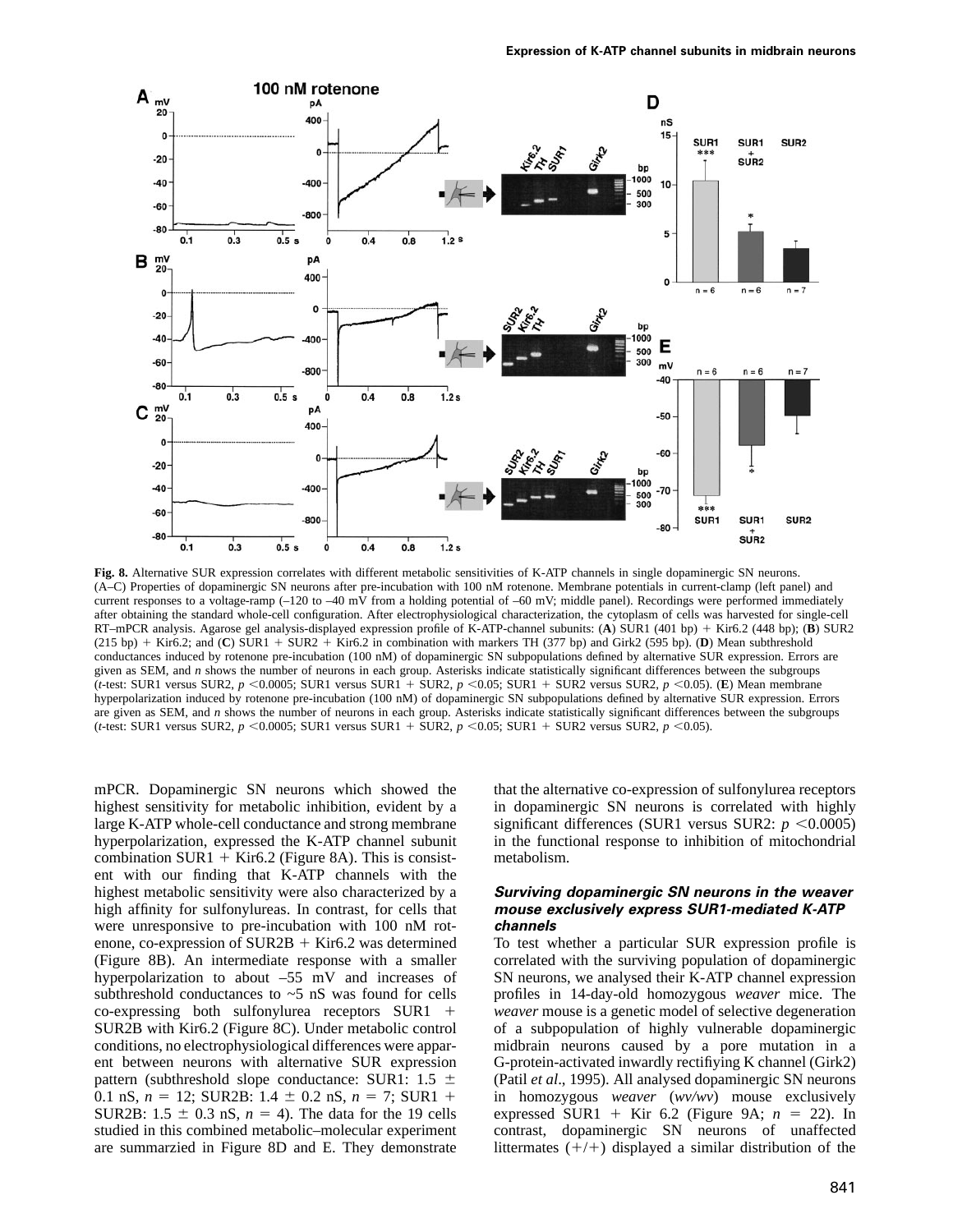![](_page_9_Figure_1.jpeg)

**Fig. 9.** Homogeneous SUR1 expression in surviving dopaminergic SN neurons of a homozygous *weaver* mouse. Distribution of SUR isoform expression in dopaminergic  $(TH^+)$  SN neurons from  $(A)$ homozygous *weaver* (*wv*/*wv*) mice ( $n = 22$ ), (**B**) homozygous normal  $(+/+)$  controls ( $n = 7$ ) and (C) C57Bl/6J mice ( $n = 54$ ). Note the absence of SUR2 expression in *wv/wv* dopaminergic SN neurons and the similiar SUR isoform distribution in dopaminergic SN neurons from C57Bl/6J and  $(+/+)$  B6/CBA-A<sup>w–j</sup>/AC mice.

alternative SUR isoform expression as those from C57Bl/ 6J mice (Figure 9B and C). These SUR1-containing K-ATP channels were already partially activated under metabolic control conditions in *wv/wv* dopaminergic SN neurons and were completely blocked by 100 µM tolbutamide (*wv/wv* K-ATP conductance:  $1.2 \pm 0.3$  nS,  $n = 9$ ). These results suggest that alternative SUR expression is relevant in the context of neurodegeneration and that expression of SUR1-containing K-ATP channels might play a protective role for dopaminergic SN neurons during the active period of neurodegeneration in the *weaver* mouse.

#### 842

## **Discussion**

#### **Expression profiling of K-ATP subunits in phenotypically identified single midbrain neurons by RT–mPCR**

In the present study, we have determined the mRNA expression profiles of K-ATP channel subunits in three populations of wild-type and *weaver* mouse midbrain neurons at the level of single neurons using an RT–mPCR approach  $(n = 128)$ . The sensitivity of the single-cell RT– mPCR protocol which combined two rounds of PCR (multiplex  $+$  nested) was optimized using highly diluted mouse midbrain cDNA to obtain an estimated subfemptomolar detection threshold suitable for single-cell transcripts. The neurons were characterized phenotypically by co-amplification of a panel of marker transcripts (TH, GAD67 and GFAP) in order to differentiate between dopaminergic and GABAergic neurons, and to exclude astroglial cells. Identified dopaminergic  $(TH^+)$  SN neurons uniformly displayed their previously described typical electrophysiological properties, i.e. slow spontaneous pacemaker activity, broad action potentials with depolarized thresholds and a strong  $I_h$  component (Grace and Onn, 1989; Lacey *et al*., 1989; Conde´, 1992; Richards *et*  $al., 1997$ ). The small  $GAD67<sup>+</sup>$  neurons within the SNpc most likely correspond to the previously reported SNpc type II neurons which displayed faster spontaneous activity and possessed no *I*<sup>h</sup> or subthreshold A current (Lacey *et al.*, 1989; Johnson and North, 1992). The larger  $GAD67<sup>+</sup>$ neurons recorded in the SNpr showed similar properties to GABAergic projection neurons studied in rat brain slices (Stanford and Lacey, 1996; Richards *et al*., 1997).

Our single-cell RT–mPCR protocol probed for the mRNA expression of the cloned subunits currently thought to be involved in the formation of different K-ATP channels (Bryan and Aguilar-Bryan, 1997; Quale *et al*., 1997; Yokoshiki *et al*., 1998). GABAergic neurons of the SNpr showed a homogeneous K-ATP channel subunit profile, with SUR1 and Kir6.2 co-expression detected in all cells. This subunit combination leads to β-cell-like K-ATP channels in heterologous expression systems (Inagaki *et al*., 1995a; Gribble *et al*., 1997). SUR1 1 Kir6.2-mediated K-ATP channels are activated by diazoxide and metabolic inhibition, and are blocked with high affinity by sulfonylureas such as glibenclamide and tolbutamide. In accordance with our single-cell RT– mPCR data, all GABAergic SNpr neurons expressed K-ATP channels with high tolbutamide sensitivity (IC<sub>50</sub> = 8.7 µM). Our results are in agreement with other electrophysiological studies demonstrating SUR1-like K-ATP channels on SNpr neurons (Schwanstecher and Panten, 1993; Stanford and Lacey, 1996). In contrast, GABAergic interneurons in the SNpc did not express any of the K-ATP channel subunits. In these cells, we could, in contrast, detect the presence of Girk2 transcripts, indicating that the amount of harvested material was sufficient to detect low abundance ion channel mRNA. As we also did not observe functional K-ATP channels in these neurons, our results suggest that GABAergic SNpc interneurons do not express SUR1- or SUR2B-mediated K-ATP channels.

## **Molecular and pharmacological diversity of K-ATP channels in dopaminergic SN neurons**

In contrast to the homogeneous K-ATP subunit expression profiles detected in GABAergic SN neurons, the pattern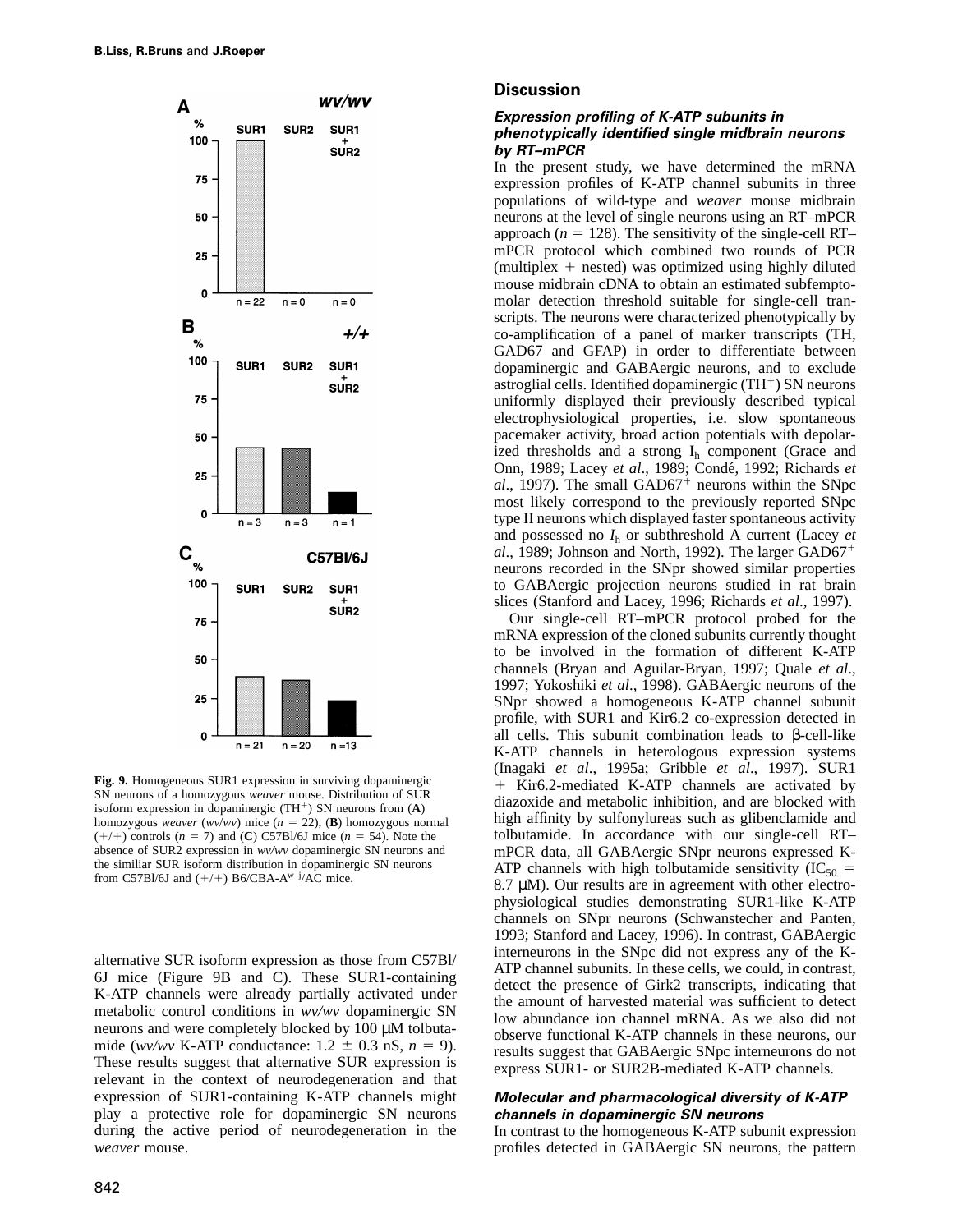of K-ATP subunit expression was more complex for dopaminergic SN neurons. We defined three populations with alternative K-ATP subunit expression profiles. In the two major populations, the transcripts for the pore-forming part of the K-ATP channel, Kir6.2, was co-expressed with the mRNA for either SUR1 (39%) or SUR2B (37%). The remaining population displayed co-expression of both SUR1 and SUR2B with Kir6.2 (24%). In correspondence with the single-cell RT–mPCR results, we observed functional K-ATP channels with significant differences in sulfonylurea sensitivities in dopaminergic SN neurons. The K-ATP channel population with the highest tolbutamide sensitivity (IC<sub>50</sub> = 8.8  $\mu$ M) was indistinguishable from that found in GABAergic SNpr neurons. This K-ATP channel subtype is therefore likely to be mediated by  $SUR1 + Kir6.2$  co-expression. In heterologous expression systems, SUR2-mediated K-ATP channels show a lower sulfonylurea sensitivity compared with SUR1-mediated channels (Isomoto and Kurachi, 1997; Babenko *et al*., 1998; Gribble *et al*., 1998). Thus, it is reasonable to assume that the K-ATP channels with the lowest tolbutamide sensitivity (IC<sub>50</sub> = 60.6  $\mu$ M) are formed by SUR2B + Kir6.2 co-expression in dopaminergic SN neurons. It is unknown whether SUR1 and SUR2B form functional heterooligomeric K-ATP channels in the presence of Kir6.2. However, both our single-cell RT–mPCR results demonstrating  $SURI + SUR2B$  co-expression in single neurons and the identification of K-ATP channels with intermediate sulfonylurea sensitivity (IC<sub>50</sub> = 27.9  $\mu$ M) suggest this possibility.

Our analysis demonstrated the diversity of K-ATP subunit expression profiles in midbrain neurons. Two recent reports analysing the K-ATP subunit expression in three rat dorsal vagal neurons (SUR1 + Kir6.2) and five rat striatal interneurons ( $SUR1 + Kir6.1$ ) further illustrate the molecular complexity of neural K-ATP channels (Karschin *et al*., 1998; Lee *et al*., 1998).

## **Alternative sulfonylurea receptor expression correlates with metabolic sensitivity of K-ATP channels in single dopaminergic SN neurons**

Our results show that K-ATP channels with very large differences in metabolic sensitivity (70- to 200-fold) were activated in dopaminergic SN neurons by inhibition of both mitochondrial complex I and glycolysis. K-ATP channels which were highly responsive to metabolic inhibition were completely blocked by  $100 \mu M$  tolbutamide, indicating that they possess a high affinity for sulfonylureas, while low sensitivity K-ATP channels were only partially blocked by this concentration of tolbutamide. Although sulfonylurea sensitivity of K-ATP channels might be modulated by other factors in addition to subunit composition (Brady *et al*., 1998), the correlation between expression profiles and pharmacological properties demonstrated for GABAergic and dopaminergic SN neurons in this study suggested that SUR1 is involved in the formation of K-ATP channels acting as highly sensitive metabolic response elements. We tested this hypothesis directly by combining rotenone pre-incubation with the single-cell RT–mPCR protocol. Our results clearly demonstrate, at the level of individual neurons, that cells with fully activated K-ATP channels and large membrane hyperpolarizations in response to 100 nM rotenone co-express SUR1

1 Kir6.2, while unresponsive cells co-expressed SUR2B 1 Kir6.2. The neurons which possessed both SUR1 and SUR2B at the transcript level showed an intermediate metabolic sensitivity. Although the molecular mechanisms remain undefined, a higher metabolic sensitivity has also been reported for heterologously expressed SUR1 containing channels compared with SUR2-containing channels (Ashcroft and Gribble, 1998), indicating that differences in metabolic sensing might indeed be linked directly to alternative expression of SUR isoforms. Much has been speculated about the functional response of dopaminergic SN neurons to partial inhibition of mitochondrial complex I activity which is present in Parkinson's disease (Hanna and Bhatia, 1997). The selective activation of SUR1-containing K-ATP channels by low nanomolar concentrations of rotenone, which corresponds to a partial complex I inhibition, identifies this K-ATP channel subtype as a sensitive target for the metabolic challenge of Parkinson's disease.

## **K-ATP channel expression in surviving dopaminergic SN neurons of weaver mouse: alternative SUR expression as <sup>a</sup> candidate mechanism for differential vulnerability in neurodegeneration?**

In striking contrast to the alternative SUR expression profiles detected in dopaminergic SN neurons of wildtype mice [C57Bl/6J and  $(+/+)$  B6/CBA-A<sup>w-j</sup>/AC], all analysed neurons in homozygous *weaver* (*wv/wv*) mice exclusively expressed  $SUR1 + Kir6.2$ . In addition, these SUR1-containing K-ATP channels were already partially activated under metabolic control conditions in *wv/wv* dopaminergic SN neurons. The *weaver* mouse is a genetic model for the selective degeneration of a highly vulnerable subpopulation of dopaminergic SN neurons (Bayer *et al*., 1995; Patil *et al*., 1995). At postnatal day 14, which is the age we investigated, 35% of dopaminergic SN neurons are already lost (Verney *et al*., 1995). Our findings that SUR2 expression was never detected in surviving dopaminergic *wv/wv* neurons and that 37% of wild-type dopaminergic SN neurons express only SUR2 might indicate that the SUR2-expressing subpopulation of dopaminergic SN neurons corresponds to that possessing high vulnerability. Furthermore, all surviving dopaminergic *wv/ wv* neurons exclusively expressed SUR1. This suggests that the activity of SUR1-containing K-ATP channels might have a neuroprotective role in the *weaver* mouse. There are great similarites in the pattern of differential vulnerability of dopaminergic subpopulations between the *weaver* mouse and Parkinson's disease (Gaspar *et al*., 1994). Thus, it is conceivable that alternative SUR expression also constitues a molecular mechanism involved in the differential vulnerability of dopaminergic neurons in Parkinson's disease.

#### **Materials and methods**

#### **Slice preparation**

Young C57Bl/6J (12-16 days old), unaffected  $(+/+)$  and homozygous (*wv/wv*) *weaver*(B6/CBA-Aw–j/AC; 14 days old) mice were anaesthetized deeply with halothane and then decapitated. *Weaver* mice were genotyped by genomic DNA sequencing. Brains were removed quickly, immersed in ice-cold solution, and then blocked for slicing. Thin coronal midbrain slices (200–250 µm) were cut with a Vibroslice (Campden Instruments,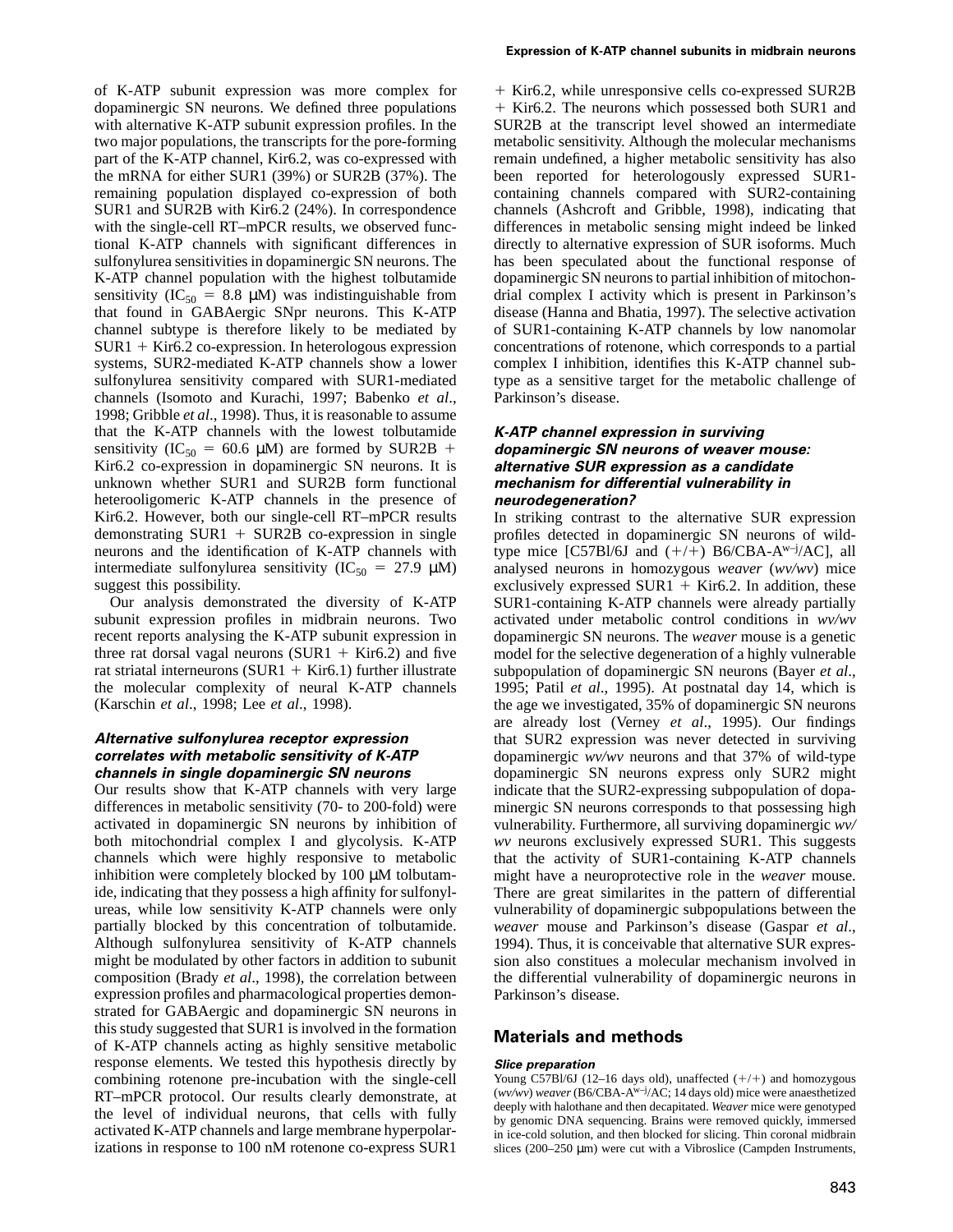London, UK) while bathed in an ice-cold artificial cerebrospinal fluid (ACSF) containing: 125 mM NaCl, 25 mM NaHCO<sub>3</sub>, 2.5 mM KCl, 1.25 mM NaH<sub>2</sub>PO<sub>4</sub>, 2 mM CaCl<sub>2</sub>, 2 mM MgCl<sub>2</sub> and 25 mM glucose, bubbled with a mixture of 95%  $O_2/5\%$  CO<sub>2</sub>. After sectioning, midbrain slices were maintained submerged in a holding chamber filled with gassed ACSF, and allowed to recover for  $>30$  min at room temperature (22–24°C) before the experiment. The midbrain slices containing a clearly defined substantia nigra pars compacta at the level of the rostral interpeduncularis nucleus and the caudal mammillary nucleus (corresponding to levels 2 and 3; Nelson *et al*., 1996) were used for the experiments.

#### **Whole-cell recordings and data analysis**

For patch-clamp recordings, midbrain slices were transferred to a chamber continuously perfused at 2–4 ml/min with ACSF bubbled with a mixture of 95%  $O_2/5\%$  CO<sub>2</sub> at room temperature (22–24°C). Patch pipettes (1–2.5 MΩ) pulled from borosilicate glass (GC150TF, Clark, Reading, UK) were filled with internal solution containing: 120 mM K-gluconate, 20 mM KCl, 10 mM HEPES, 10 mM EGTA, 2 mM MgCl<sub>2</sub>, 2 mM Na<sub>2</sub>ATP, pH 7.3 (290–300 mOsm). Whole-cell recordings were made from substantia nigra neurons visualized by infrared differential interference contrast (IR-DIC) videomicroscopy with a Newvicon camera (C2400, Hamamatsu, Hamamatsu City, Japan) mounted on an upright microscope (Axioskop FS, Zeiss, Oberkochen, Germany) (Stuart *et al*., 1993). Recordings were carried out in current-clamp and voltageclamp mode using an EPC-9 patch-clamp amplifier (HEKA Elektronik, Lambrecht, Germany). Only experiments with uncompensated series resistances  $\leq 10$  M $\Omega$  were included in the study, and series resistances were compensated electronically (50–75%). The program package PULSE+PULSEFIT (HEKA Elektronik, Lambrecht, Germany) was used for data acquisition and analysis. Leakage and capacitive currents were subtracted on-line using the P/4 subtraction method as indicated. Records were digitized at 2–5 kHz and filtered with a low-pass filter Bessel characteristic of a 1 kHz cut-off frequency. Dimethylsulfoxide (DMSO) or NaOH stock solutions of the drugs were diluted 1000-fold in an external solution containing: 145 mM NaCl, 2.5 mM KCl, 10 mM HEPES, 2 mM CaCl<sub>2</sub>, 2 mM MgCl<sub>2</sub> and 25 mM glucose (pH 7.4) and applied locally under visual control using a macro-patch pipette attached to a second manipulator. Switching between control and drug-containing solutions was controlled by an automated application system (Automate, USA). For pre-incubation experiments, drugs were added to ACSF. Concentration–response data were fitted according to the relationships for tolbutamide inhibiton,  $I/I_{\text{max}} = 1/(1 + ([\text{tolbutamide}]/IC_{50})^n)$ ; rotenoneinduced activation (nS),  $f1 = a^*(1 - 1/(1 + ([rotenone]/IC_{50})^n) + b;$ rotenone-induced hyperpolarization (mV),  $f2 = -c*(1 - 1/(1 + ([rot-1)(1 - 1)])$ enone]/IC<sub>50</sub>)<sup>*n*</sup>) + *d*. f1 corresponds to membrane conductance (nS), f2 = membrane potential (mV),  $IC_{50}$  = half-maximal concentration, *n* = Hill coefficient,  $a =$  maximal conductance induced by rotenone,  $b =$  control conductance,  $c =$  maximal hyperpolarization induced by rotenone and  $d =$  control membrane potential. To evaluate statistical significance, data were subjected to Student's *t*-test in SIGMAPLOT (Jandel).

#### **Cytoplasm harvest and reverse transcription**

For single-cell RT–PCR experiments, the patch pipettes were filled with 6 µl of autoclaved internal RT–PCR solution containing: 140 mM KCl, 5 mM HEPES, 5 mM EGTA, 3 mM  $MgCl<sub>2</sub>$ , pH 7.3. At the end of the recording  $(<15 \text{ min}$ ), the cell contents (including the nucleus, in most cases) were aspirated as completely as possible into the patch pipette under visual control (40 $\times$  objective + 2–4 $\times$  zoom) by application of gentle negative pressure. Cells were only analysed further when the whole-cell configuration remained stable throughout the harvesting proceedure. Pipettes were then quickly removed from the cell, washed twice through the solution interface, and the pipette contents were expelled immediately into a 0.5 ml test tube containing the contents for reverse transcription. First strand cDNA was synthesized for 1 h at 37°C in a total reaction volume of  $10 \mu l$  containing random hexamer primers (Boehringer Mannheim, final concentration 5 µM), dithiothreitol (final concentration 10 mM), the four deoxyribonucleotide triphosphates (Pharmacia, final concentration 0.5 mM each), 20 U of ribonuclease inhibitor (Promega) and 100 U of reverse transcriptase (Superscript™II; Gibco-BRL). The single-cell cDNA was kept at –70°C until PCR amplification.

#### **Multiplex and nested PCR**

Following reverse transcription, the cDNAs for Kir6.2, Kir6.1, SUR1, SUR2 (alternatively SUR2A and SUR2B), TH, Girk2, GFAP and GAD67 were amplified simultaneously in a multiplex PCR using the following

set of primers (from  $5'$  to  $3'$ ): Kir6.2 (accession No. D50581) sense, AAGAAAGGCAACTGCAACGT (position 243), antisense, CCCCAT-AGAATCTCGTCAGC (position 1066); Kir6.1 (accession No. D88159) sense, GTCTTCTAGGAGGACGCGTG (position 126), antisense, TAT-CATACAGGGGGCTACGC (position 786); SUR1 (accesssion No. for rat sequence L40624) sense, GTGAGTTCCTGTCCAGTGCA (position rat 2091), antisense, GTGATGTTCTCCTCCACCGT (position rat 2622); SUR2 (accession No. D86038) sense, GAGACGGAAGACATTGCCAT (position 2148), antisense, CTATGATCCAGTCAGCGTGC (position 2802); SUR2A/B sense, TGGTCGACATATTTGACGGA (position 4237) antisense, CTCCACACAGAAATCCGTCA (position 5076 and 4900 for SUR2A and SUR2B, respectively); TH (accession No. M69200) sense, CACCTGGAGTACTTTGTGCG (position 387), antisense, CCT-GTGGGTGGTACCCTATG (position 1525); Girk2 (accession No. U11859) sense, CCTACCGATACCTGACGGAC (position 711), antisense, GGGTGCTGGTCTCATAGGTC (position 1580); GFAP (accession No. K01347) sense, AGAACAACCTGGCTGCGTAT (position 407), antisense CTCACATCACCACGTCCTTG (position 1213); GAD67 (accession No. Z49976) sense, TGACATCGACTGCCAATACC (position 731), antisense, GGGTTAGAGATGACCATCCG (position 1835). First multiplex-PCR was performed as hot start in a final volume of 100 µl containing the 10 µl reverse transcription reaction, 100 pmol of each primer, 0.2 mM each dNTP (Pharmacia), 1.8 mM MgCl<sub>2</sub>, 50 mM KCl, 20 mM Tris–HCl (pH 8.4) and 3.5 U of *Taq* polymerase (Gibco-BRL) in a Perkin Elmer Thermal Cycler 480C with the following cycling protocol: after 3 min at 94°C, 35 cycles (94°C, 30 s; 58°C, 60 s; 72°C, 3 min) of PCR were performed followed by a final elongation period of 7 min at 72°C. The nested-PCR amplifications were carried out in eight individual reactions, in each case with 2.5 µl of the first PCR product under similar conditions with the following modifications: 50 pmol of each primer, 2.5 U of *Taq* polymerase, 1.5 mM MgCl<sub>2</sub> and a shorter extension time (60 s) using the following primer pairs: Kir6.2 sense, GCTGCATCTTCATGAAAACG (position 625), antisense, TTGGAGT-CGATGACGTGGTA (position 922); Kir6.1 sense, GCACACAAGAA-CATCCGAGA (position 339), antisense, GGCTGAAAATCAGC-GTCTCT (position 786); SUR1 sense, TCAAGGTTGTGAACCGCA- (position rat 2186), antisense, GGTTTCTGAGATGCGTAGGC- (position rat 2586); SUR2 sense, GGAGACCAAACTGAAATCGG (position 2550), antisense, TGCGTCACAAGAACAACCG (position 2764); SUR2A/B sense, CTTAGATGCCACTGTCACC (position 4463), antisense, ACATGTCTGCACGGACAAAC (position 4976(SUR2A)/ 4800(SUR2B)); TH sense, TGCACACAGTACATCCGTCA (position 936), antisense, TCTGACACGAAGTACACCGG (position 1312); Girk2 sense, AGACAGAAACCACCATCGGT (position 936), antisense, GA-ACCCGTCTTCCATCGTTA (position 1531); GFAP sense, AGAAAG-GTTGAATCGCTGGA (position 472), antisense, CCAGGGCTA-GCTTAACGTTG (position 988); GAD67 sense, CATATGAAATTGC-ACCCGTG (position 761), antisense, CGGTGTCATAGGAGAC-GTCA (position 1462). To investigate the presence and size of the amplified fragments, 15 µl aliquots of PCR products were separated and visualized in an ethidium bromide-stained agarose gel (2%) by electrophoresis. The predicted sizes (bp) of the eight PCR-generated fragments were: 215 (SUR2), 337 or 513 (SUR2B and SUR2A, respectively), 298 (Kir6.2), 377 (TH), 401 (SUR1), 448 (Kir6.1), 517 (GFAP), 595 (Girk2) and 702 (GAD67). All individual PCR products were verified several times  $(n > 3)$  by direct sequencing or by subcloning and sequencing.

#### **RNA isolation and cDNA preparation for control reactions**

 $Poly(A)^+$  RNA was prepared from fresh ventral midbrain and heart of 13-day-old C57Bl/6J mice using the Micro-FastTrack™ Kit (Invitrogene). The reverse transcription was performed with 500 ng of  $poly(A)^+$  RNA as described above. For the positive controls carried out in parallel with each single-cell amplification, the resulting midbrain cDNA stock was diluted 1000-fold and 1 µl was used as template for the PCR. All eight PCR fragments were detected routinely in the positive control with the PCR protocol described above. Negative controls were carried out in parallel to single-cell experiments excluding only the harvesting proceedure, and resulted in no detectable bands. To probe for possible amplification of genomic DNA from the harvested single nuclei, in particular from the intronless Kir6.2 gene, single-cell mPCR amplifications were carried out without prior reverse transcription. For all analysed neurons  $(n = 10)$ , no PCR products were detectable. All other primer pairs were designed to be intron spanning.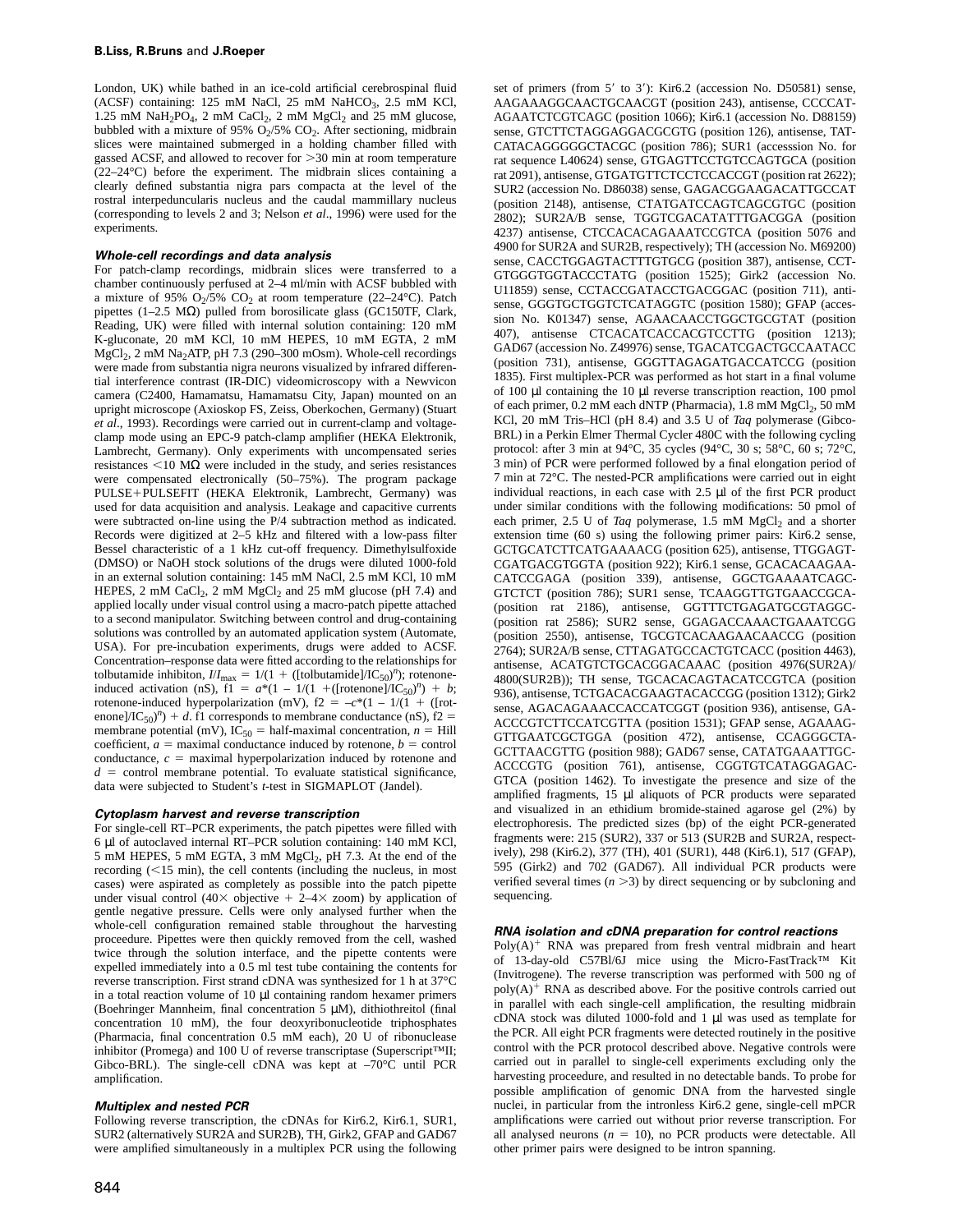#### **Expression of K-ATP channel subunits in midbrain neurons**

# **Acknowledgements**

We thank H.Monyer and P.Jonas for kindly introducing us to the singlecell RT–PCR techniques, O.Pongs for generous support, and D.Clausen for excellent graphical services. The work was supported by a grant of the Deutsche Forschungsgemeinschaft to J.R.

# **References**

- Aguilar-Bryan,L. *et al*. (1995) Cloning of the beta cell high-affinity sulfonylurea receptor: a regulator of insulin secretion*. Science*, **268**, 423–426.
- Aguilar-Bryan,L., Clement,J.,IV, Gonzalez,G., Kunjilwar,K., Babenko,A. and Bryan,J. (1998) Towards understanding the assembly and structure of KATP channels. *Physiol. Rev.*, **78**, 227–245.
- Ashcroft,F.M. (1988) Adenosine 5'-triphosphate-sensitive potassium channels. *Annu. Rev. Neurosci*., **11**, 97–118.
- Ashcroft,F.M. and Gribble,F.M. (1998) Correlating structure and function in ATP-sensitive K<sup>+</sup> channels. *Trends Neurosci.*, **21**, 288-294.
- Audinat,E., Lambolez,B. and Rossier,J. (1996) Functional and molecular analysis of glutamate-gated channels by patch-clamp and RT–PCR at the single cell level. *Neurochem. Int*., **28**, 119–136.
- Babenko,A., Aguilar-Bryan,L. and Bryan,J. (1998) A view of SUR/ KIR6.X, KATP channels. *Annu. Rev. Physiol*., **60**, 667–687.
- Bayer,S.A., Wills,K.V., Triarhou,L.C., Verina,T., Thomas,J.D. and Ghetti,B. (1995) Selective vulnerability of late-generated dopaminergic neurons of the substantia nigra in weaver mutant mice. *Proc. Natl Acad. Sci. USA*, **92**, 9137–9140.
- Beal,M. (1996) Mitochondria, free radicals and neurodegeneration. *Curr. Opin. Neurobiol*., **6**, 661–666.
- Brady,P.A., Alekseev,A.E. and Terzic,A. (1998) Operative conditiondependent response of cardiac ATP-sensitive  $K^+$  channels towards sulphonylureas. *Circ. Res*., **82**, 272–278.
- Brenner,M. (1994) Structure and transcriptional regulation of the GFAP gene. *Brain Pathol*., **4**, 245–257.
- Bryan,J. and Aguilar-Bryan,L. (1997) The ABCs of ATP-sensitive potassium channels: more pieces of the puzzle. *Curr. Opin. Cell Biol.*, **9**, 553–559.
- Cauli,B., Audinat,E., Lambolez,B., Angulo,M., Ropert,N., Tsuzuki,K., Hestrin,S. and Rossier,J. (1997) Molecular and physiological diversity of cortical nonpyramidal cells. *J. Neurosci*., **17**, 3894–3906.
- Chutkow,W., Simon,M., Le Beau,M. and Burant,C. (1996) Cloning, tissue expression and chromosomal localization of SUR2, the putative drug-binding subunit of cardiac, skeletal muscle and vascular KATP channels. *Diabetes*, **45**, 1439–1445.
- Clement,J.P.,III, Kunjilwar,K., Gonzalez,G., Schwanstecher,M., Panten,U., Aguilar-Bryan,L. and Bryan,J. (1997) Association and stoichiometry of K (ATP) channel subunits. *Neuron*, **18**, 827–838.
- Condé,H. (1992) Organisation and physiology of the substantia nigra. *Exp. Brain Res*., **88**, 233–248.
- Dunn-Meynell,A.A., Routh,V.H., McArdle,J.J. and Levin,B.E. (1997) Low-affinity sulfonylurea binding sites reside on neuronal cell bodies in the brain. *Brain Res*., **745**, 1–9.
- Fujimura,N., Tanaka,E., Yamamoto,S., Shigemori,M. and Higashi,H. (1997) Contribution of ATP-sensitive potassium channels to hypoxic hyperpolarization in rat hippocampal CA1 neurons *in vitro. J. Neurophysiol*., **77**, 378–385.
- Gaspar,P., Ben Jelloun,N. and Febvret,A. (1995) Sparing of the dopaminergic neurons containing calbindin-D28k and of the dopaminergic mesocortical projections in weaver mutant mice*. Neuroscience*, **61**, 293–305.
- Grace,A. and Onn,S.-P. (1989) Morphology and electrophysiological properties of immunocytochemically identified rat dopamine neurons recorded *in vitro. J. Neurosci*., **9**, 3463–3481.
- Graybiel,A.M., Ohta,K. and Roffler-Tarlov,S. (1990) Patterns of cell and fiber vulnerability in the mesostriatal system of the mutant mouse weaver. I. Gradients and compartments*. J. Neurosci*., **3**, 720–733.
- Gribble,F.M., Ashfield,R., Ammala,C. and Ashcroft,F.M. (1997) Properties of cloned ATP-sensitive K<sup>+</sup> currents expressed in *Xenopus* oocytes. *J. Physiol*., **498**, 87–98.
- Gribble,F.M., Tucker,S., Seino,S. and Ashcroft,F.M. (1998) Tissue specificity of sulphonylureas: studies on cloned cardiac and β-cell K (ATP) channels. *Diabetes*, **47**,1412–1418.
- Hanna,M. and Bhatia,K. (1997) Movement disorders and mitochondrial dysfunction. *Curr. Opin. Neurol*., **10**, 351–356.
- Hirsch,E., Faucheux,B., Damier,P., Mouatt-Prigent,A. and Agid,Y. (1997) Neuronal vulnerability in Parkinson's disease. *J. Neural Transm*., **50**, 79–88.
- Inagaki,N., Gonoi,T., Clement,J.P.,III, Namba,N., Inazawa,J., Gonzalez,G., Aguilar-Bryan,L., Seino,S. and Bryan,J. (1995a) Reconstitution of IKATP: an inward rectifier subunit plus the sulfonylurea receptor*. Science*, **270**, 1166–1170.
- Inagaki,N., Tsuura,Y., Namba,N., Masuda,K., Gonoi,T., Horie,M., Seino,Y., Mizuta,M. and Seino,S. (1995b) Cloning and functional characterization of a novel ATP-sensitive potassium channel ubiquitously expressed in rat tissues, including pancreatic islets, pituitary, skeletal muscle and heart. *J. Biol. Chem.*, **270**, 5691–5694.
- Inagaki,N., Gonoi,T., Clement,J.P.,III, Wang,C.Z., Aguilar-Bryan,L., Bryan,J. and Seino,S. (1996) A family of sulfonylurea receptors determines the pharmacological properties of ATP-sensitive  $K^+$ channels. *Neuron*, **16**, 1011–1017.
- Isomoto,S. and Kurachi,Y. (1997) Function, regulation, pharmacology and molecular structure of ATP-sensitive K channels in the cardiovascular system. *J. Cardiovasc. Electrophysiol*., **8**, 1431–1446.
- Isomoto,S., Kondo,C., Yamada,M., Matsumoto,S., Higashiguchi,O., Horio,Y., Matsuzawa,Y. and Kurachi,Y. (1996) A novel sulfonylurea receptor forms with BIR (Kir6.2) a smooth muscle type ATP-sensitive K<sup>+</sup> channel. *J. Biol. Chem.*, **271**, 24321-24324.
- Iwata,N., Kobayashi,K., Sasaoka,T., Hikada,H. and Nagatsu,T. (1992) Structure of the mouse tyrosine hydroxylase gene. *Biochem. Biophys. Res. Commun.*, **182**, 348–354.
- Johnson,S. and North,R. (1992) Two types of neurones in the rat ventral tegmental area and their synaptic inputs. *J. Physiol.*, **450**, 455–468.
- Jonas,P., Racca,C., Sakmann,B., Seeburg,P. and Monyer,H. (1994) Differences in  $Ca^{2+}$  permeability of AMPA-type glutamate receptor channels in neocortical neurons caused by differential GluR-B subunit expression. *Neuron*, **12**, 1281–1289.
- Karschin,A., Brockhaus,J. and Ballanyi,K. (1998) KATP channel formation by SUR1 receptors with Kir6.2 subunits in rat dorsal vagal neurons *in situ*. *J. Physiol.*, **509**, 339–346.
- Lacey,M., Mercuri,N. and North,R. (1989) Two cell types in rat substantia nigra zona compacta distinguished by membrane properties and the actions of dopamine and opiods. *J. Neurosci*., **9**, 1233–1241.
- Lee,K., Dixon,A., Freeman,T. and Richardson,P. (1998) Identification of an ATP-sensitive potassium channel current in rat striatal cholinergic interneurones. *J. Physiol.*, **510**, 441–453.
- Lesage,F., Duprat,F., Fink,M., Gillemare,E., Coppola,T., Lazdunski,M. and Hugnot,J.-P. (1994) Cloning provides evidence for a familiy of inward rectifier and G-protein coupled  $K^+$  channels in the brain. *FEBS Lett.*, **353**, 37–42.
- Mercuri,N., Bonci,A., Johnson,S., Stratta,F., Calibresi,P. and Bernadi,G. (1994) Effects of anoxia on rat midbrain dopamine neurons. *J. Neurophysiol*., **71**, 1165–1173.
- Monyer,H. and Lambolez,B. (1995) Molecular biology and physiology at the single-cell level. *Curr. Opin. Neurobiol*., **5**, 382–387.
- Nelson,E., Liang,C., Sinton,C. and German,D. (1996) Midbrain dopaminergic neurons in the mouse: computer-assisted mapping. *J. Comp. Neurol*., **369**, 361–371.
- Okuyama,Y. *et al*. (1998) The effects of nucleotides and potassium channel openers on the SUR2A/Kir6.2 complex  $K^+$  channel expressed in a mammalian cell line, HEK293T cells. *Pflügers Arch.*, 435, 595–603.
- O'Dowd,D. and Smith,M. (1996) Single-cell analysis of gene-expression in the nervous system. Measurements at the edge of chaos. *Mol. Neurobiol*., **13**, 199–211.
- Patil,N., Cox,D.R., Bhat,D., Faham,M., Myers,R.M. and Peterson,A.S. (1995) A potassium channel mutation in weaver mice implicates membrane excitability in granule cell differentiation. *Nature Genet.*, **11**, 126–129.
- Quale,J., Nelson,M. and Standen,N. (1997) ATP-sensitive and inwardly rectifying potassium channels in smooth muscle. *Physiol. Rev.*, **77**, 1165–1232.
- Richards,C.T.S. and Kitai,S. (1997) Electrophysiological and immunocytochemical characterization of GABA and dopamine neurons in the substantia nigra of the rat*. Neuroscience*, **80**, 545–557.
- Roeper,J. and Ashcroft,F.M. (1995) Metabolic inhibition and low internal ATP activate K-ATP channels in rat dopaminergic substantia nigra neurons. *Pflu¨gers Arch*., **430**, 44–54.
- Sakura,H., Ammala,C., Smith,P.A., Gribble,F.M. and Ashcroft,F.M. (1995) Cloning and functional expression of the cDNA encoding a novel ATP-sensitive potassium channel subunit expressed in pancreatic β-cells, brain, heart and skeletal muscle. *FEBS Lett.*, **377**, 338–344.